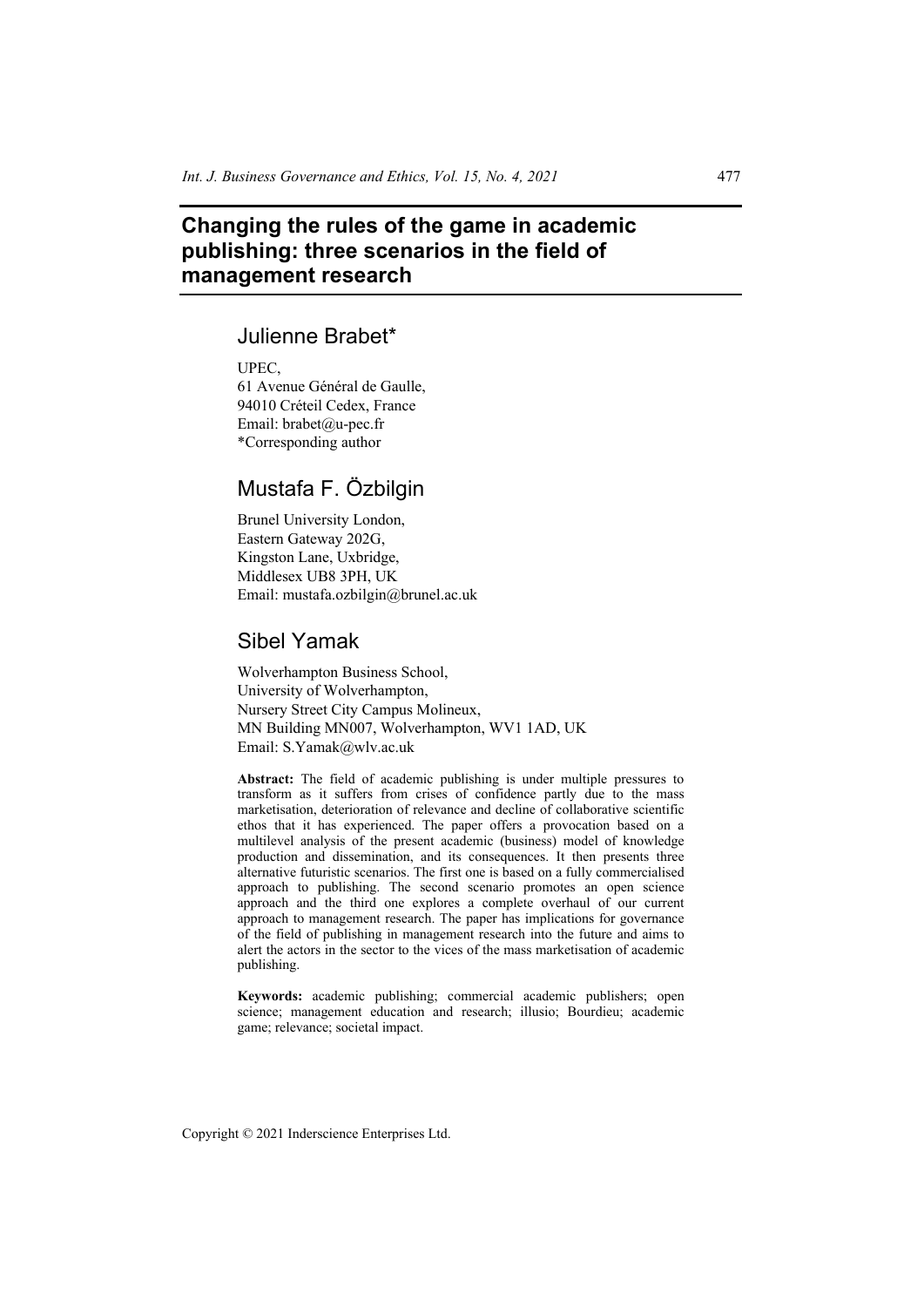#### 478 *J. Brabet et al.*

**Reference** to this paper should be made as follows: Brabet, J., Özbilgin, M.F. and Yamak, S. (2021) 'Changing the rules of the game in academic publishing: three scenarios in the field of management research', *Int. J. Business Governance and Ethics*, Vol. 15, No. 4, pp.477–495.

**Biographical notes:** Julienne Brabet is a Professor Emeritus of Management at University Paris Est Créteil. Her research focuses on the links between technological change, globalisation, governance, strategic and organisational logics, and workers' management modes. In her latest studies, she analyses the influence of digitalisation choices in the transformation of work, society and the academic world.

Mustafa F. Özbilgin is a Professor of Organisational Behaviour at Brunel University London. His research focuses on equality, diversity and inclusion at work from global and relational perspectives. His research is empirically grounded and supported by international as well as national grants. He is an engaged scholar, driven by values of workplace democracy, equality for all, and humanisation of work.

Sibel Yamak is a Professor of Management at the University of Wolverhampton, UK. Her research focuses on governance including the relationship between business elites and state, contextual antecedents and impact of top management teams, governance and democratisation relationship and sustainability.

## **1 Introduction**

There is a crisis of confidence in the field of academic publishing, which is induced by mass marketisation that brought about deterioration of relevance, decline of the value of science as an open and collaboratively generated public good. In order to restore confidence, it is essential to regain the relevance of academic work to public good and to curb the exploitative nature of the academic publishing industry. There is an identity crisis which is often expressed, by scholars who question the ethicality and relevance of academic research within the current publishing system and the value created by the latter (Tourish, 2019; Grimes et al., 2018). These concerns feature in debates and initiatives that are organised by the European Academy of Management (EURAM), the International Federation of Scholarly Associations of Management (IFSAM) and Responsible Research in Business and Management Network (RRBM), and finally in the works of many scholars (e.g., Alvesson et al., 2017; Didegah and Gazni; 2011; Grimes et al., 2018; Huse, 2020; Tourish, 2019). For example, EURAM has formed a committee on changing the rules of the game to elaborate ways of overcoming the existing crisis in scholarship.

The sources of this crisis are manifold. The first part of this paper explores these sources from a multi-level perspective: At the macro level, we tackle the systemic issues such as the way commercial academic publishers exploit the voluntary labour of academics. Again, at the macro level, national public policies on academic publishing impose regulatory procedures for research evaluation which serve the interests of commercial academic publishers. At the meso level, we present the crises at the institutional level where the toxicity manifests as competition, commercialisation,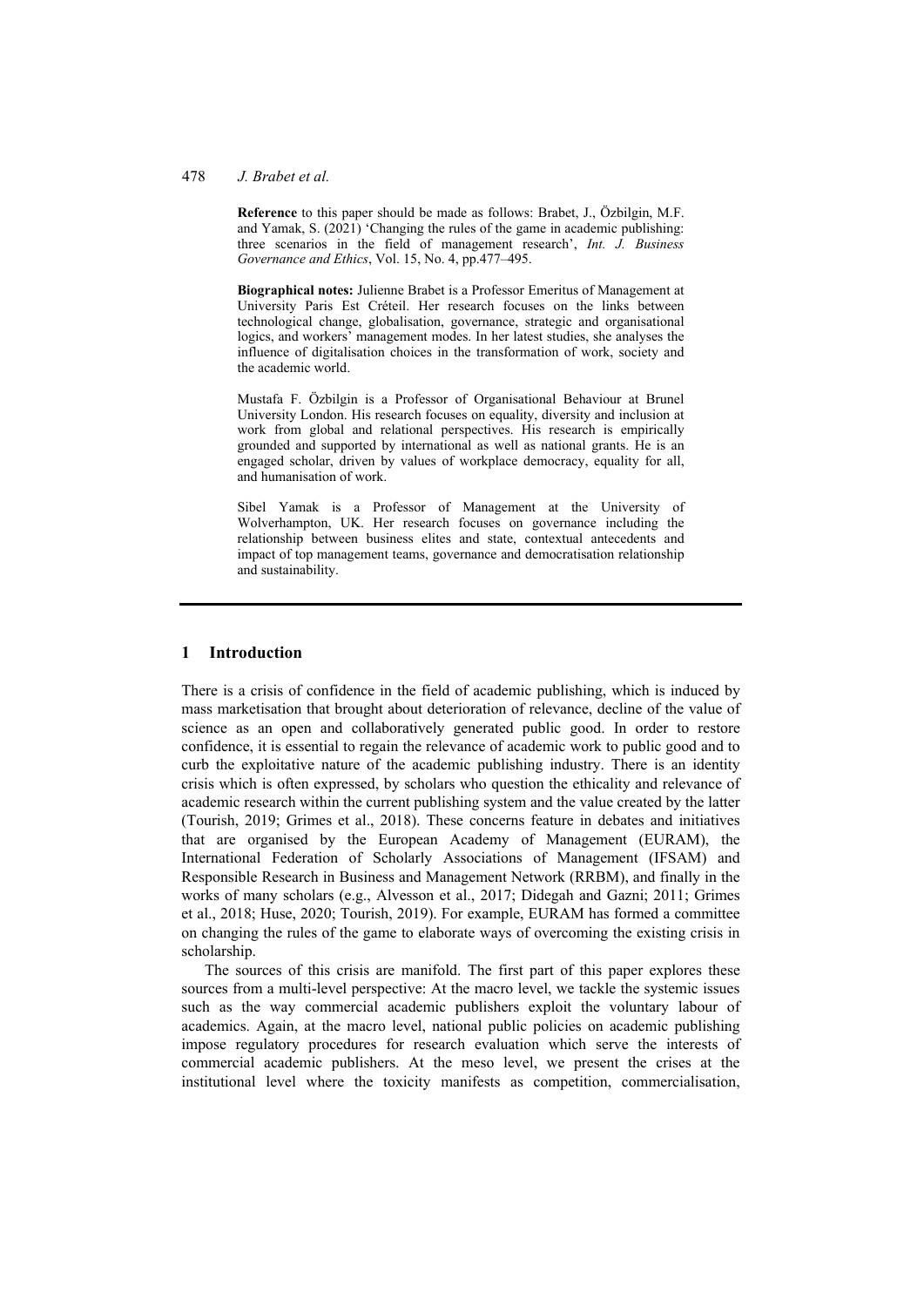individualisation and exposure to market economy. At the micro level, we explore issues of academic careers, reputations and identities as shaped by pressures to publish. The three levels, which are analysed in the paper, are intricately interrelated, as they constitute the ecosystem of academic publishing. Academic games are imbued with uneven power relations that we expose in the paper hoping to inform the actors of the detrimental consequences of such warped relations of power on the production of science (Bourdieu 1988; Greenhalgh et al., 2021). Our paper is provocative in nature to encourage the readers to have a critical stance in assessing the current situation in academic publishing and to develop alternatives to overcome the existing problems. The paper has implications for governance of the field of academic publishing in management research into the future and aims to alert the actors (policy makers, scholars, university leaders, accreditation organisations, academic associations, and publishers) in the sector to the vices of the mass marketisation of academic publishing.

In the last part of the paper, we develop three different scenarios of change that could alter the way we play the publishing game in the field of management research. Drawing on Bourdieu and Wacquant (1992), when we refer to the publishing game, we do not use the term game in its cynical sense, as merely an instrumental game in the academic field. Instead, we illustrate in three scenarios the alternative routes that the games of meaning, ranking, career, knowledge, and power could dynamically evolve in the academic publishing game. We present the game as a game which has changed over time and the future of which is yet to be shaped by engaged scholars. The first scenario proposes an adaptation to the for-profit model where authors, reviewers, and editors get paid for their work by the publishers. In the second scenario the open access (OA), open science movement promises are fully mobilised. The last scenario explores some profound changes in management research and education embedded in the socioeconomic model. Across these three scenarios we attend to the uneven nature of relations of power among actors in the field of academic publishing and propose some remedial interventions and call for further redress.

## **2 Macro, meso and micro level challenges: competition at the heart of the system**

#### *2.1 Macro level challenges*

Academic publishing is a highly concentrated and profitable industry that predominantly serves commercial interests, above and beyond ours as scholars and citizens. The publishing industry and its evolution are embedded in combined trends: the massification of higher education since World War II, on the one hand, globalisation, privatisation, financialisation and competition as core (structuring) values in the post-Fordist era, on the other. Recent decades have witnessed the exponential growth of the number of university students internationally from roughly half a million in 1900 (Schofer and Meyer, 2005) to 216 million in 2016 and projected to grow to 594 million by 2040 (Calderon, 2018). At the same time as this expansion, inventive entrepreneurs such as Robert Maxwell were able to create and develop publishing companies that through mergers and acquisitions formed a contemporary oligopoly in the higher education sector's publishing arm. Elsevier is identified as the most dominant publisher in this oligopolistic setting, publishing almost quarter of all academic papers, closely followed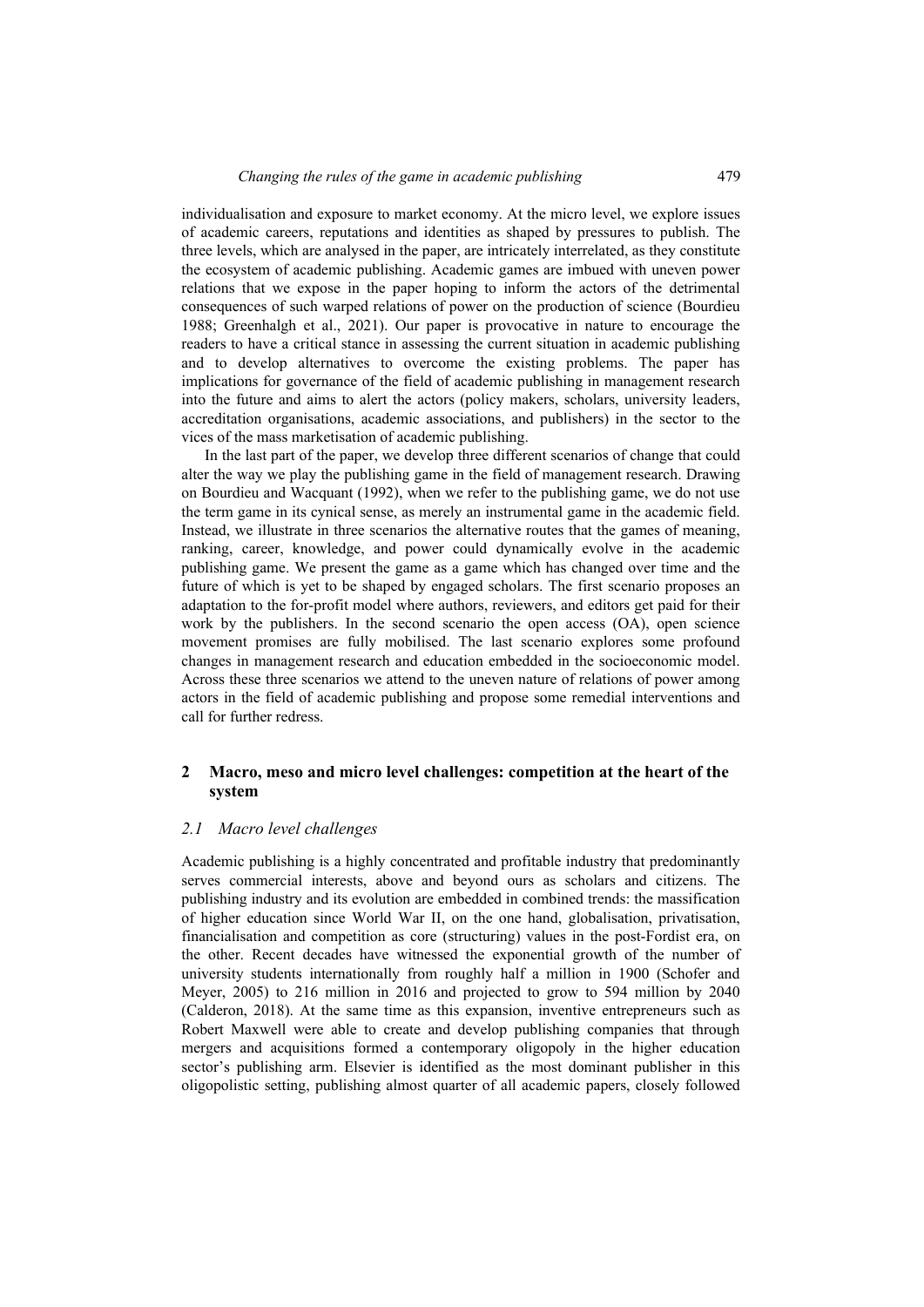by John Wiley and Springer (Didegah and Gazni, 2011)*.* Today, the scientific and technical publishing industry is worth \$10 billion and 44% of the market is shared by six companies (Research and Markets, 2020). Buranyi (2017) underlined the staggeringly profitable business of scientific publishing. For example, Elsevier's publishing had extracted in 2010 a 36% profit margin, higher than those of Apple, Google and Amazon (Nasdaq, 2018). Elsevier's 2019 revenues were up 3.9% to £2,637 m compared to £2,538m in 2018, and adjusted operating profit was up 3% to £982 m (Page, 2020). Publisher's profit margin is reported to be 37.1% in 2019 and 37% in 2018 (Page, 2019). Elsevier revenues for 2020 were £2,692 m, with primary research accounting for around half of revenues [RELX, (2020), p.14]. In response to the exponential growth, May (2020) explains that the very lucrative commercial model of academic publishing will not be challenged by the OA system alone, early career researchers must help shape the future of the political economy of scientific publishing.

The oligopoly of the commercial publishing houses is basing the content of its journals on the work of academics, who release their intellectual property rights for free, and benefiting from the highly profitable sale of subscriptions for the journals to the very same academic institutions, whose scholars are authoring and reviewing the papers. In essence the commercial publishing sector acquires for free and sells at huge profit rates the academic papers back to academic institutions. Yet, the industry would not have succeeded in becoming one of the most profitable in the world if it had settled this business model without exploiting the growing competition between higher education institutions for reputation, public funding and student fees by fuelling the 'publish or perish' frenzy. This frenzy imposes both an inflation of written articles and a scarcity resulting from a harsh selectivity (e.g., high rejection rates as high as 95% in the case of some journals, which serves as a criterion of scientific excellence (Alvesson and Sandberg, 2012). The journal impact factor (JIF) became the main tool, alongside other subject specific and local listings of journal quality, for organising the competition at every level of the research and higher education system while the oligopoly bought the journals with the highest JIF. The notorious JIF could be used as the perfect illustration of the non-neutrality of management tools and their embodiment of ideologies and power relationships. Despite its multiple and often recognised flaws, JIF has structured the ranking, funding, reorganisations, career, and rewards systems (Huse, 2020). Journal articles, in this new competitive order, have constituted the new currency of academic life. H-index, which provides a measure of both productivity in terms of numbers of outputs and citations for these outputs, is now widely used for measuring productivity and scholarly impact of individual academics. The H-index manifests as yet another metric for facilitating individualisation and careerism in academic publishing. Although such indices serve instrumental ends, we need to be wary of their limitations. For example, many scholarly papers could be heavily cited, not only because of their contribution but because other scholars dislike its premises and seek to falsify its assertions.

Digitalisation, which was announced by some financial analysts in 2011 (Buranyi, 2017) to bring an end to the scientific publishing industry, did not deter the oligopoly from making huge profits, by adapting and expanding its provision in the digitalised academic publishing system. Today, Elsevier, one of the giants of this oligopoly, presents itself as a 'global information analytics business specialising in science and health'. and is selling its management services 'SciVal' based on the data it gathers to public bodies and universities alike, thus driving the whole set of scientific policies. Elsevier also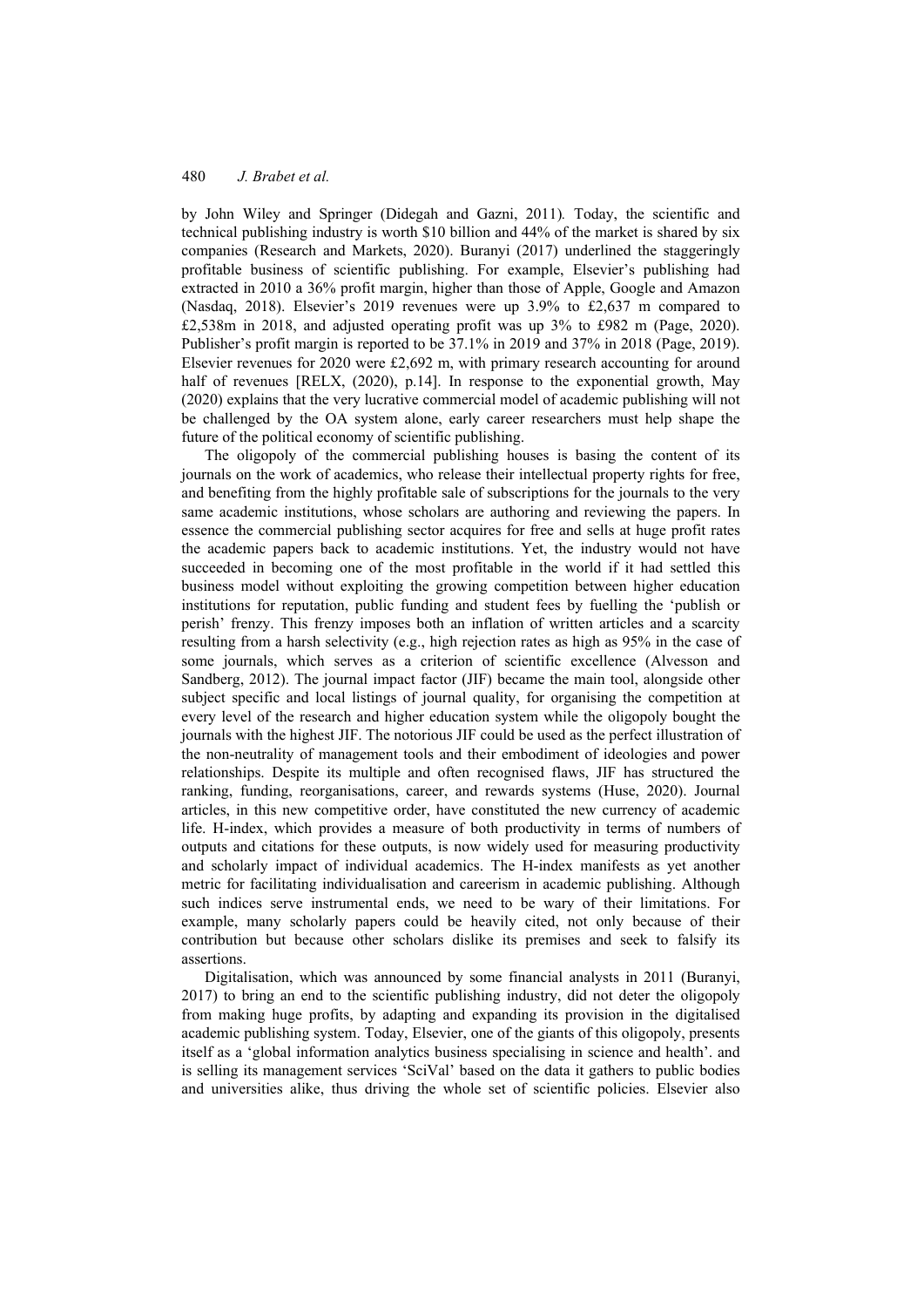embraces (gold) OA with enthusiasm and offers, to us, scholars, non-voluntary data providers, supposedly free of charge to access, all the convenient and innovative infrastructure supporting the dissemination of science. Scientific policies are progressively driven by SciVal and thus subcontracted to very private interests. What become rather convoluted in this juncture are the distinctions between notions of commercial interests and open science.

The 'publishing' (that we may have to rename very soon as the 'scientific platforms') oligopoly is using the same resources and same strategies that allowed the giant internet companies, i.e., Google, Apple, Facebook, Amazon, and Microsoft (GAFAM) and Baidu, Alibaba, Tencent, Xiaomi (BATX) to dominate the world economy: Elsevier could buy all start-ups along the global value chain, for example Social Science Research Network (SSRN) or Mendeley. It created its own data basis (Scopus) and performance management tools (CiteScore) and thrives on data in order to become the indispensable infrastructure of science. Elsevier is part of the RELX group, which could be absorbed by GAFAM. In 2019, China Science Publishing & Media acquired EDP Sciences, which is a renowned French publisher. At the global level of knowledge capitalism, such geopolitical moves are probably just beginning.

However, the major question "Is the staggeringly profitable business of scientific publishing bad for science?" (Buranyi, 2017) requires a very serious consideration. First, rising prices charged by the oligopoly are less and less bearable for shrinking public funds that get diverted from science production. Second, several direct drawbacks have been identified, mostly concerning 'hard' science, which reinforces the demand for open science. Slowing the pace of science, for example, is identified as one of the detrimental outcomes. Worst, knowledge is kept hidden behind paywalls that hinder open science and disadvantage scientists from the less affluent institutions. Although these changes in scientific publishing business models have brought some reasoned resistance and responses, they continue to pose new challenges.

If we focus on management research, some specific issues are at stake in relation to the domination of publishing in journals with high impact factors, which are widely accepted now as key performance indicators. In the field of sciences, where symbolic capital is paramount, the ambition of management research to act as a 'real' science dates from the Carnegie Corporation and Ford Foundation reports in 1959. The two reports, guided by legitimisation by the industry, provoked a real disruption in business education and research (Carter, 1998). The temptation of mimicking experimental sciences coupled with the article format and the new fast science requirements have forbidden in-depth field research which involve longitudinal studies and lengthy presentation formats such as books. We shall see, when developing our third scenario, to what extent management research has been shaped by this environment.

#### *2.2 Meso level challenges: the institutional transmission belt*

As underlined by a study of Musselin (2018), comparing the global higher education institutions to the premier league soccer teams, major research universities have emerged after the publication of the Shanghai list, the competition among them becoming fiercer and their forms undergoing major transformations. A competitive position in an international ranking system now dictates the conditions of the political economy in universities, helping them secure high student fees, research income and structural and R&D investment. Different countries and institutions develop different strategies for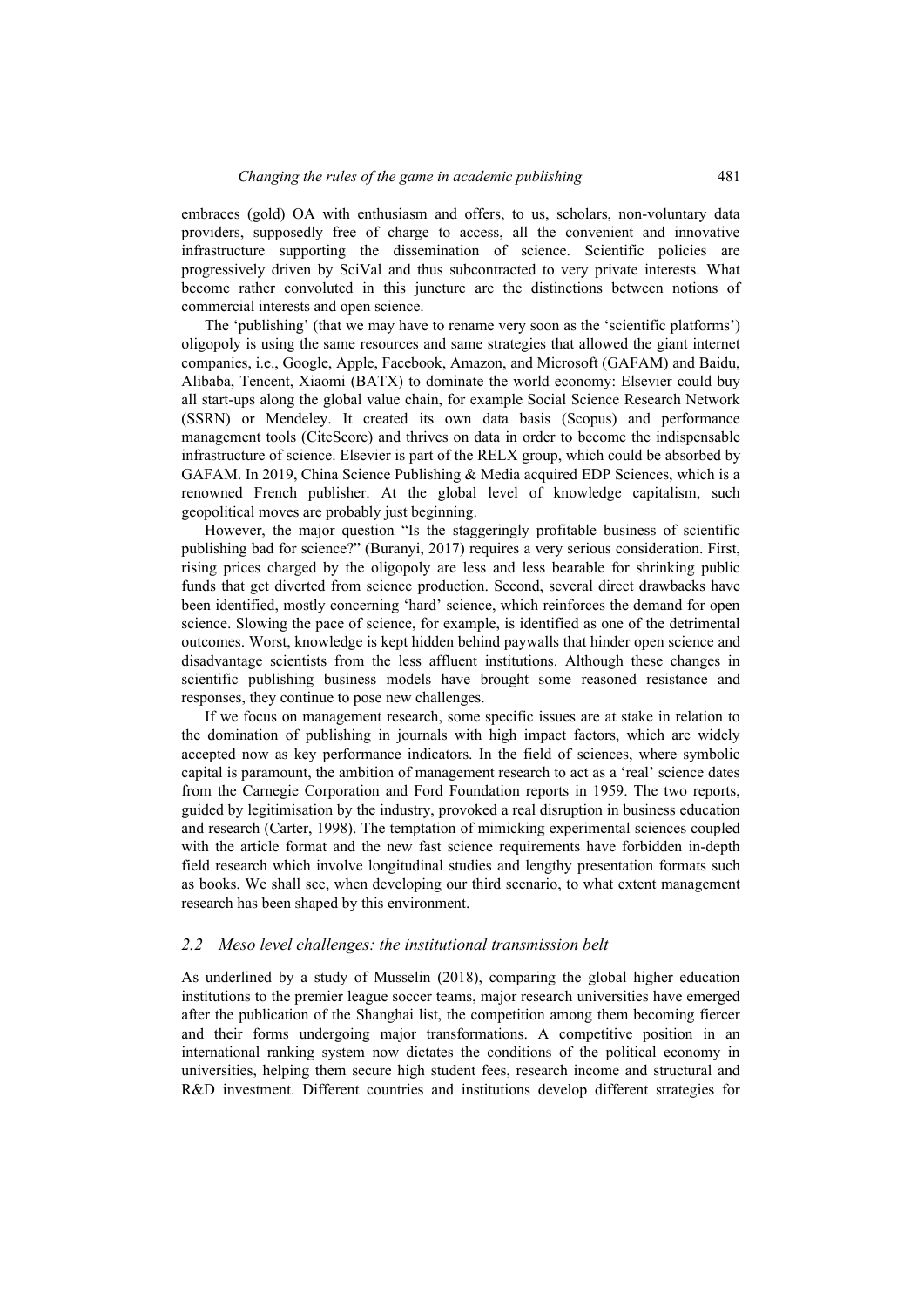joining and withdrawing from ranking systems. Ranking systems, accreditation systems and other charters, badges and pledges that academic institutions join present a complex setting which signals the global positioning of the academic institution vis-à-vis its approach to research, teaching and university administration. Once nation states and universities are locked into a particular international ranking system, there is little room for manoeuvre for individual academics in these universities. Individual academics are tacitly forced into complying with the logic of the international ranking system that the universities aspire to feature and compete. Some private firms, such as Elsevier's SciVal, are both producing rankings and counselling universities on how to obtain better positions in these ranking systems. International rankings are presenting a super structure which shapes the meso level operation of the academic publishing game.

Competition has changed the institutional landscape from professional organisations governed by scholars upholding their academic freedom to organisations governed by a competition with numbers (Supiot, 2017) often respecting the new public management principles. The JIF was indeed the first number used to build reputation through rankings and accreditations responsible for allocation of resource and research funding to universities, and student fees, as well as for clustering of universities to generate better ranking scores and visibility. Services such as SciVal are providing more sophisticated devices to institutions. In turn, academic hiring, careers, wages, bonus and grants heavily depend on performance measures that assign more value to the quantity of articles published in the top tier journals with most selective review systems. New possibilities to acquire doctoral degrees by publishing articles are extended to doctoral students. This is a symptom of the 'publish or perish' imperative which now gets inculcated at the point of doctoral training. The pressure applied on young and old scholars alike to publish in top tier journals is supposed to nurture scientific excellence while the supposedly objective JIF and ranking systems provide the necessary tools for funding the better teams and promoting the best scholars. Yet this approach serves mainly to promote academic actors who may not specifically be interested, engaged, or involved in the field of management, but merely play the game for themselves. This control by 'outputs' in contrast to the traditional control by 'inputs' and socialisation now prevail in management research and careers in the field. These changes derail the traditional focus of academic publishing from relevance to the field of management to generation of competitive yet meaningless outcomes.

The state of play among elite institutions is similar to a pyramid scheme, a system of fraud which feeds only the elite at the top through the voluntary contributions of the new and novice participants (Kamasak et al., 2020). Those who join the scheme have the expectation that they may, one day, move up to the higher echelons and benefit from the spoils of the system. The pyramid scheme of academic publishing rests on the assumption that all institutions and scholars, by participating in the competitive game of publishing, could secure careers and achieve success and visibility. This assumption allows for commercially interested publishing houses to use voluntary and free labour of authors, reviewers and editors and engage them in a competition by which they can use their academic product for free. Despite this illusion created by the pyramid scheme of academic publishing, ministries of science in industrialised countries, elite funding agencies and elite universities continue to define the parameters of excellence and performance in the field of management research and elsewhere in these competitive terms.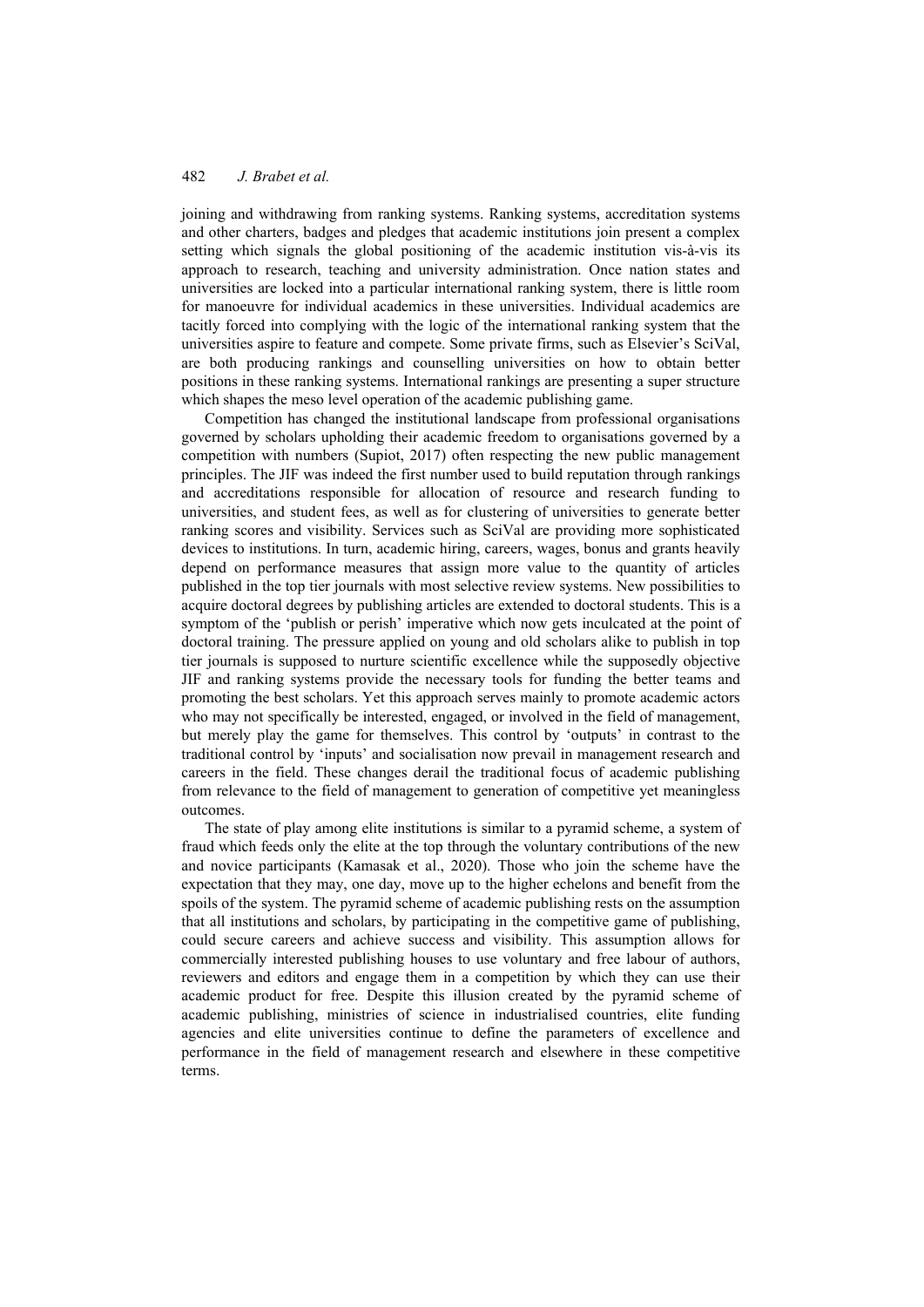#### *The micro level: Illusio of voluntarism and blind submission.*

Bourdieu (2000) defined illusio as the blinding appeal of the game, to which once drawn in participants fail to develop a healthy critique of the rules of the game. There is an illusio effect at micro level among scholars, who recently joined the academic game. They tend to accept its established norms such as competition for publishing as legitimate and normal. Yet, as per all social and economic games, there is room for agency, i.e., for engaged actors to shed light to the uneven nature of power relations and to take remedial action through multilevel interventions. In the current publishing ecosystem, young academics are often not connected to the practice of management. Research is based on gaps rather than problematic or significant challenges that faces the world of work (Chevrier, 2014). There is a call from scholars (RRBM, 2017; Shapiro, 2017) to adopt holistic perspectives tackling real life problems instead of playing theoretical, incremental gap spotting game (Alvesson and Sandberg, 2012; Huse, 2020). Alvesson et al. (2017) note that publishing an academic paper itself becomes the aim of writing papers, which means that academics are moving away from scholarly engagement and turning into technicians who produce papers. This leads to a "getting a paper published identity" (Huse, 2020). These competitive patterns create a chasm between scientific aims of generating meaning and competitive rationales of securing ranking and reputation (Özbilgin, 2009). Based on several studies (Miller and al., 2011; Lussier, 2014; Özbilgin, 2014) and our own observations, we identify four ideal types of academics distributed along two axes: the vertical axis of taste for science (or passion for research), the horizontal axis of level of being productive in the publishing game. The first type, passionate about research and very competent at publishing in high-ranking journals, is that of the *winners*. The second type, who also publishes very widely but is not very personally interested in research, is framed as the *orthodox*. Among those who publish infrequently in high-ranking journals, there are also research enthusiasts, which we termed as the *heterodox*. In our final category, the scholars who have little interest in research and low levels of publishing, which we call as the *outsiders* (Table 1).

|                                          | High level of productivity in<br>publishing in high-ranking journals | Low level of productivity in publishing<br>in high-ranking journals |
|------------------------------------------|----------------------------------------------------------------------|---------------------------------------------------------------------|
| High level of<br>passion for<br>research | The winner                                                           | The heterodox                                                       |
|                                          | $\bullet$ Game player                                                | • Resistant                                                         |
|                                          | • Game plotter                                                       | $\bullet$ Independent                                               |
| Low level of<br>passion for<br>research  | The orthodox                                                         | The outsider                                                        |
|                                          | • Top of the class                                                   | • Operational                                                       |
|                                          | • Thwarted academic                                                  | • Real outsider                                                     |

**Table 1** Four archetypes of scholars in terms of their passion for research and productivity

Among the *winners*, some are very satisfied with the present state of the academic field; the *game players* with the heftiest symbolic capital conform to the established order and have successful careers in elite institutions, publish in the elite journals and sit on boards of those journals. They enjoy strong networks and invest in research. They tend to support the rules of the game. Some other winners are critics vis-à-vis the system. The *game plotters* get the same benefits from the publishing game, yet they may play not by but with the rules of the game, which they think are not good for science. In order to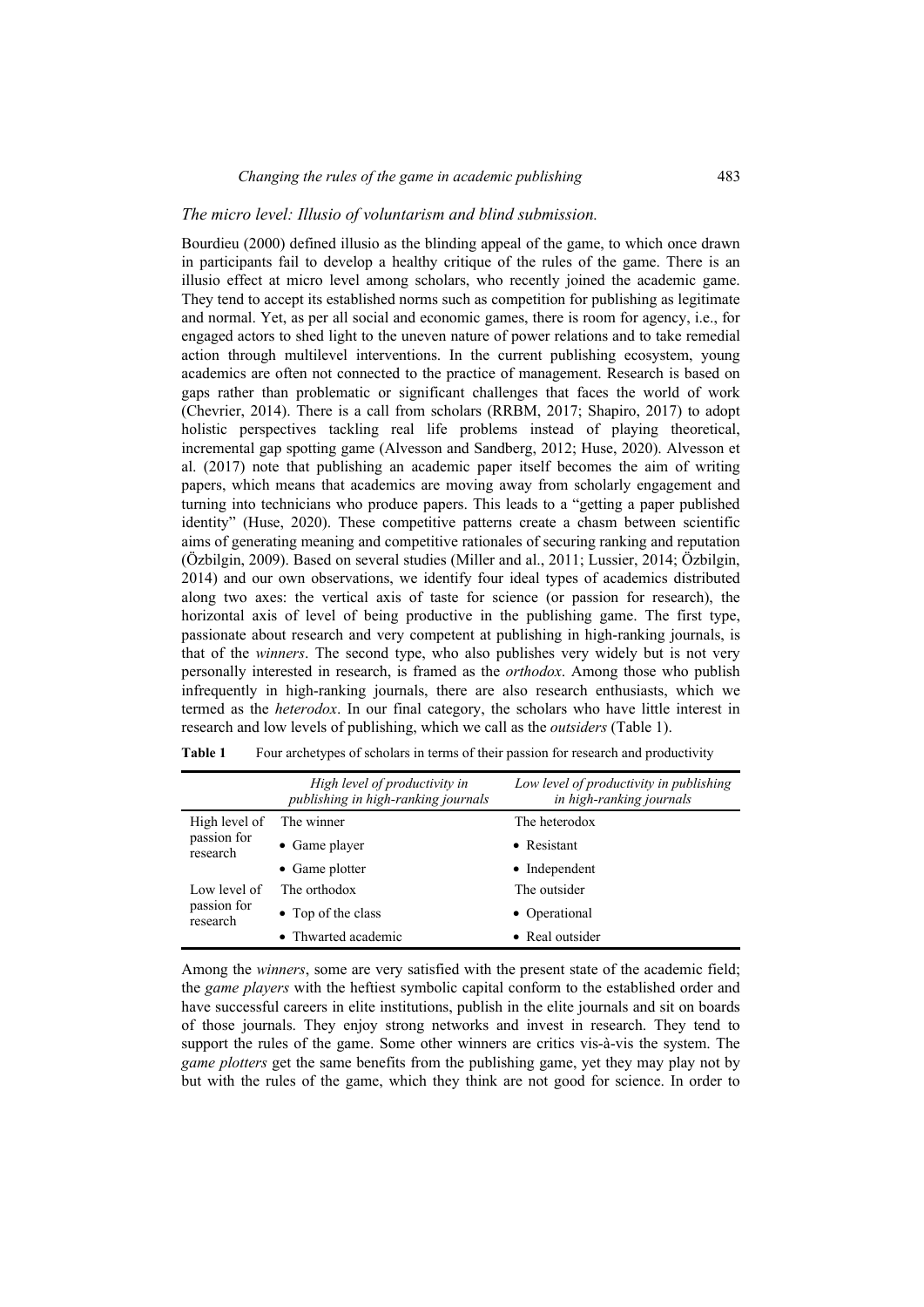carry on research that they deem important and relevant, they bend the rules of the status quo. Some of the most renowned of them have been at the forefront of the fight against the publishing oligopoly. For example, Randy Schekman, a US biologist who won the 2013 Nobel Prize wrote (2013) "I am a scientist. Mine is a professional world that achieves great things for humanity. But it is disfigured by inappropriate incentives. The prevailing structures of personal reputation and career advancement mean the biggest rewards often follow the flashiest work, not the best. Those of us who follow these incentives are being entirely rational – I have followed them myself – but we do not always best serve our profession's interests, let alone those of humanity and society". He refused to have the members of his lab publishing in the top tier journals. He was 'a kid who loved science'. He was also the first editor in chief of eLife, an open mega journal.

The *heterodox* are very involved in research but distance themselves from the rules of the game that they fight or ignore. Among them, the *resistant ones* create networks and mobilise either to protest or to innovate. The resistant ones are similar to, but less individualist than the *game plotters.* They may be involved in building and defending open science, collaborative and interdisciplinary research. For example, aerosol scientists have been termed as heterodox scientists in the fight against coronavirus epidemic. Their findings which showed that covid-19 is airborne have been dismissed by the scientific orthodoxy. Yet they prevailed and resisted to get their evidence accepted eventually by the World Health Organisation as well as other national scientific bodies (Greenhalgh et al. 2021). The *independents*, among the heterodox, are less inclined to collective action. They carry on their research without much effort to publish in high-ranking journals. The independents may ignore the whole reward system in academic publishing.

Those who publish well but without a real passion for science, we call the *orthodox*, who reap the benefits of the dominant system. Part of the orthodox archetype is the *top of the class*. Comfortable from the start in following the rules, they tend not to leave their comfort zone and still carry on authoring and publishing papers in line with the rules of the game. One colleague who plays the game as an orthodox participant once told us "I am going to publish in the Academy of Management Review" and when we asked, "What will you publish there?", he answered: "I have yet no idea. I am analysing the journal in order to understand what they love to publish". So, in the case of the top of the class, performance of publishing trumps meaning. Some among orthodox are *thwarted academics*, whose passions in life and work lie outside the field of management research, but still perform well due to the elite status that they have achieved in academia. During conversations, thwarted orthodox would maintain that nobody would carry on doing 'boring' research in business and management without the carrots and sticks provided by the actual rules of the game.

The *outsider type* consists of those scholars who publish less and have low levels of passion for research. Yet some, *operational* ones, may be very precious to the higher education institutions when they invest heavily in teaching, managing programs and other kinds of activities, which are indispensable to those institutions that the orthodox may consider as lowly activities because such scholarly activities beyond publishing do not contribute to their ranking and status. There are also the *real outsiders* who may invest their efforts in other industries, despite occupying academic posts. There is also a growing tendency to recruit industry experts as real outsiders, who lack academic training and scholarly rigour, as scholars among business and management schools.

The four ideal types of scholars we presented do not exist in pure form (Weber, 2002). Each scholar may exhibit aspects of these ideal types over their career or across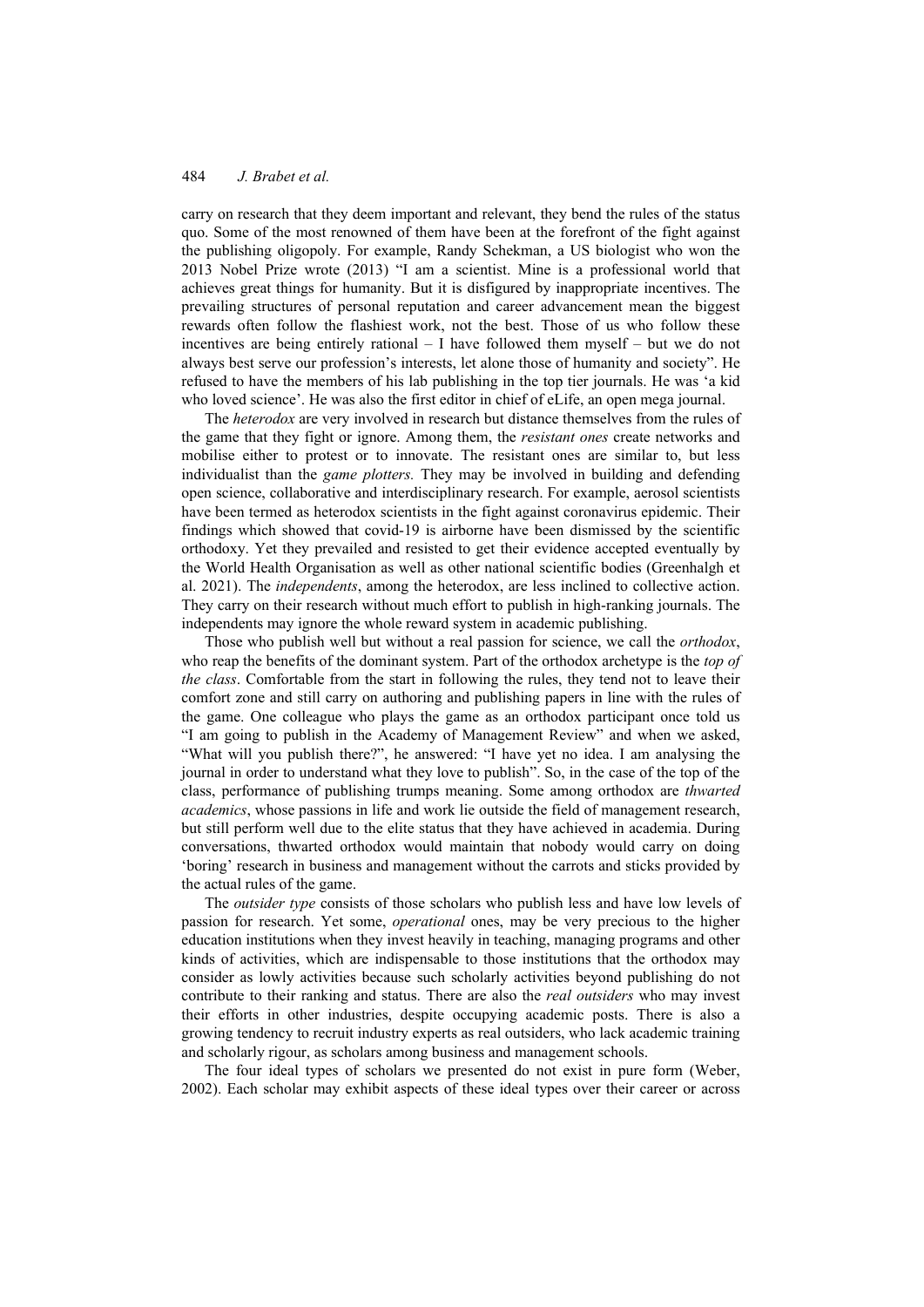different circumstances and contexts. We recognise that there are further differences in behaviours among scholars such as publishing rush in order not to be 'scooped' [Grimes et al., (2018), p.2] or tendency to publish mainstream theories and methods and significant results (Grimes et al., 2018). We also note that the publishing rush could lead to bibliographic amnesia that erases foundational scholarship (Chanlat, 2018) and alienation of academics to the values and practice of the management profession (Alakavuklar et al., 2017). Thus, at the micro-individual level diversity among actors (both individual and institutional), as we outlined above, illustrates the complexity of gaining all actors' support for crafting a change agenda for academic publishing. Therefore, we present three scenarios rather than one in order to retain the complexity of the divergent nature of vested interests of the individual actors in the sector. It is important to explore further how the macro, meso and micro levels interact. In this juncture, we explore three interconnected scenarios of possible change in the field of scientific publishing.

### **3 Three scenarios for the future of academic publishing in management**

We argued above that the bottleneck created in promulgation of knowledge products in management research is an outcome of the toxic illusio and the pyramid scheme of commercial publishing, and publishing careerist ends that corroded the potential of management research to create public good, remain relevant, and foster engaged and responsible orientations among management scholars.

Scenario 1 The fully commercialised model – make them pay.

As some publishers are setting up their own private business schools, i.e., Pearson Business School, commercialisation is likely to be more entrenched in the future. In the current system of management research, the illusio that we described is primarily concerned with the clash between the commercial model of academic publishing houses and the public good model on which higher education knowledge production is predicated. In this first scenario, we present a more commercialised future for management research and publishing. The current system of academic knowledge production renders commercial interests invisible in the extremely lucrative business model that the publishing houses have developed (Baruch et al., 2013). Younger academics are drawn into the game of publishing, and its toxic illusio for authoring, reviewing and editing with the promise that they contribute towards knowledge creation and add to the public good by doing so. The system also rewards them in terms of career progression if they author, review and edit elite journals.

In order to lift the veil of illusio that the current interface between higher education and private publishing houses has, there is need for raising awareness around how copyright is transferred to publishers once a paper is accepted for publication, how the reviewers and editorial board members are not paid with the assumption of public service (May, 2020). The commercial model is predicated on commercial publishers accruing wealth, exploiting scholars' naive assumption that they offer free and voluntary public service when publishing academic papers (Fyfe et al., 2017). This illuso could be overcome if academics start demanding commercial rates for the journals for which they author papers, review and edit. Pirate sites are the early signs of resistance against the current exploitative commercial model of publishing houses. Although the pirate sites,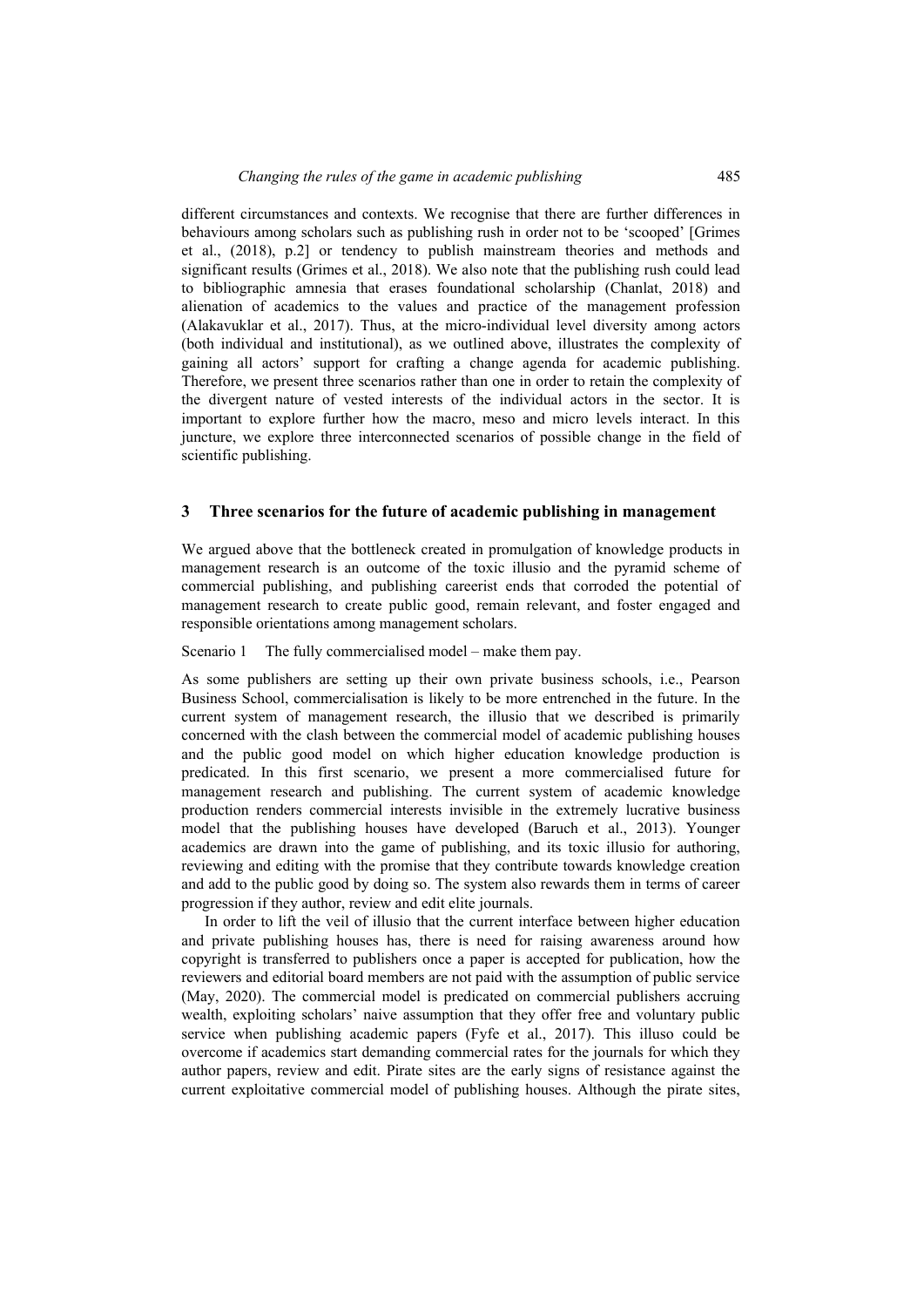such as Sci-Hub, breach the copyright agreements, they are particularly popular alternatives in order to gain wider access to science in developing and less developed countries where intellectual property rights are less regulated.

The commercialised scenario accepts that private sector publishers are here to stay (Shipp, 2000), and they are increasingly legitimate partners in the field of academic knowledge production (Nasdaq, 2018). Yet their commercial interests should be recognised as such and they should start paying academics commercial rates for their services. This model of interface between academia and publishers is evident in some fields of management. For example, journals in the field of finance and accounting have long been practicing fee structures for authors, reviewers and editors. The first scenario that we propose lifts the illusio further and considers the commercial publishers as private sector enterprises with which academics interface. Consultancy rates that management scholars charge to the commercial sector is up to ten times higher than what they would charge for their services to public and voluntary sector organisations. There is no reason for academics not to charge for authoring, reviewing and editing papers when they submit their work to commercial publishers. Yet, for this to happen, there is need for wider awareness raising about the detrimental and exploitative nature of commercial publishing.

In summary, the first scenario recognises the value chain in the scientific knowledge production and consumption and seeks to achieve an equitable outcome in terms of where the commercial and public value are generated and how such values should be distributed to actors for their contribution. Yet we are fully aware that the privatisation and commercialisation of the knowledge production may present an assault to the idea of public good and public service. Therefore, we present the commercialised route in order to illustrate how the private sector publishing houses use the voluntary labour of academics as authors and reviewers as a pyramid scheme in the current system. Thus, the interface between the public sector and private business of publishing should be regulated better in order to protect the rights of academics and the public sector. However, we need to question the viability of an individual academic breaking with the illusio of the present publishing model and demanding pay for their voluntary work in the future. Mergen and Özbilgin (2021) explain that an individual would find it difficult to break with the illusio, unless they experience a cognitive dissonance between their love of academic publishing and its unethical and morally dubious commercial practices. When the ethical concerns are too serious for an individual academic to ignore, such cognitive resonance could generate a break away from the illusio. As we explained in the earlier parts of this paper, such moral concerns have been raised by academic institutions as well as individual scholars and the purpose of this provocative paper is to raise such awareness.

Scenario 2 The promises of open science.

Open science, as a heterogeneous and large movement, is here to tackle the ailments in academic publishing, which is locked behind paywalls. Open science could be the beginning of a socio-technological revolution that mobilises the Internet to transform the global value chain of production and diffusion of research. Open science may bring an incremental evolution to deal with the very large costs engendered by the oligopoly of commercial publishers that academic institutions and states can no longer bear. Multiple stakeholders and conflicting interests are involved in how these possibilities may evolve. All levels in the academic ecosystem will either play a role in promoting science as a public good or consider it as a tool mainly oriented towards competition,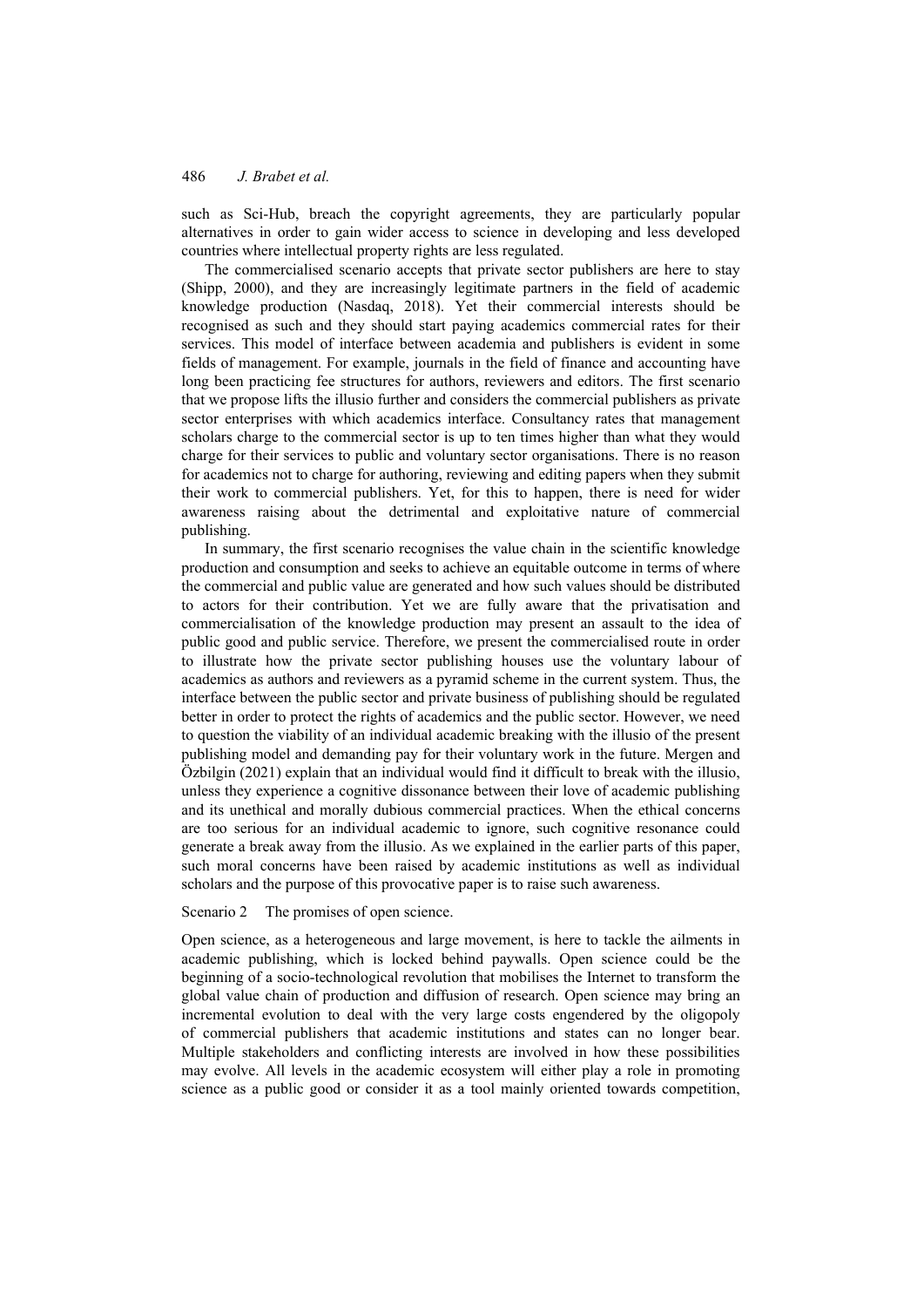commercialisation, and profit generation. Whatever the outcome, should our community of management scholars not be at the forefront in analysing this new system and its developments?

If the first scientific revolution took place in the 17th century when scientists, who needed to share their resources, could do it through scientific journals and books with multiple revised versions, the second one may have begun in the 21st century. There is a toxic conjunction between the Internet, digitisation and the enclosure of academic production by oligopolistic publishers. This toxic effect of commercialisation is felt not only on library funds but also on the production and diffusion of science. This toxicity alerted a countermovement marked by many collective declarations and institutional regulations, which range from OA and open science to the collaborative project, which aim at transforming the entire scientific system (Tennant et al., 2020). Let us simply quote the European Commission's vision (2016, p.33): "Open science represents a new approach to the scientific process based on cooperative work and new ways of diffusing knowledge by using digital technologies and new collaborative tools". It was rolled out at the European level and implemented through the Horizon 2020 European funding for research projects, the results of which had to be published OA.

OA relies on the reduction of marginal costs of producing and the dissemination of an article. However, if OA is financed through traditional channels and through article processing charges (APCs), it will not be profoundly disruptive. This is especially true when oligopolistic publishers use APCs to raise their overall prices. Nevertheless, from ordinary OA and double-blind reviewed articles or journals to the most innovative and cooperative scientific ventures (Björk, 2011) multiple options exist and can be combined. However, the question remains whether the commercial publishers would allow the scientific community to regain control of its own production/communication.

Articles may be posted, before or after reviewing, out of, before or after traditional publication, in an open public or private repository, alongside a lot of other documents in the form of books, data, software, audio and video recording. The size and format of what can be shared and presented are no more constrained by paper pages or publishing formats. New ways of reviewing are also emerging: For example, open submission by disclosing authors' identity, open reviewing by disclosing reviewers' identity, open report alongside the article, participatory enlarged reviewing by practitioners and general public, open comments after publishing, interactions between reviewers, between authors and reviewers. The possibility of stimulating an in-depth debate along with the risks of losing the certification function is developing.

Using platforms and mixing some of these different options, conventional journals transform. Resultantly, diverse forms of publishing venues appear, for profit or not. As an illustration of innovative forms of publishing, we shall present the mega-journals and the overlay journals or epi-journals. The online only mega-journals, with no constraint concerning the size or number of issues, allow their editors, and reviewers to accept without delay the submitted works in their field. Publishing in this system has proven to be particularly important in times of crisis. The mega-journals then delegate to the readers the task of commenting on the value of each contribution. In the overlay or epi journals, selected or submitted works are drawn from an open repository, while the editorial board and reviewers validate the rigor and relevance of the papers and highlight the value of each contribution. They sometimes build a very strong editorial line and encourage interactions among scholars. With online only journals, multiple versions can be posted incorporating advances and contributions. If you add the potential of artificial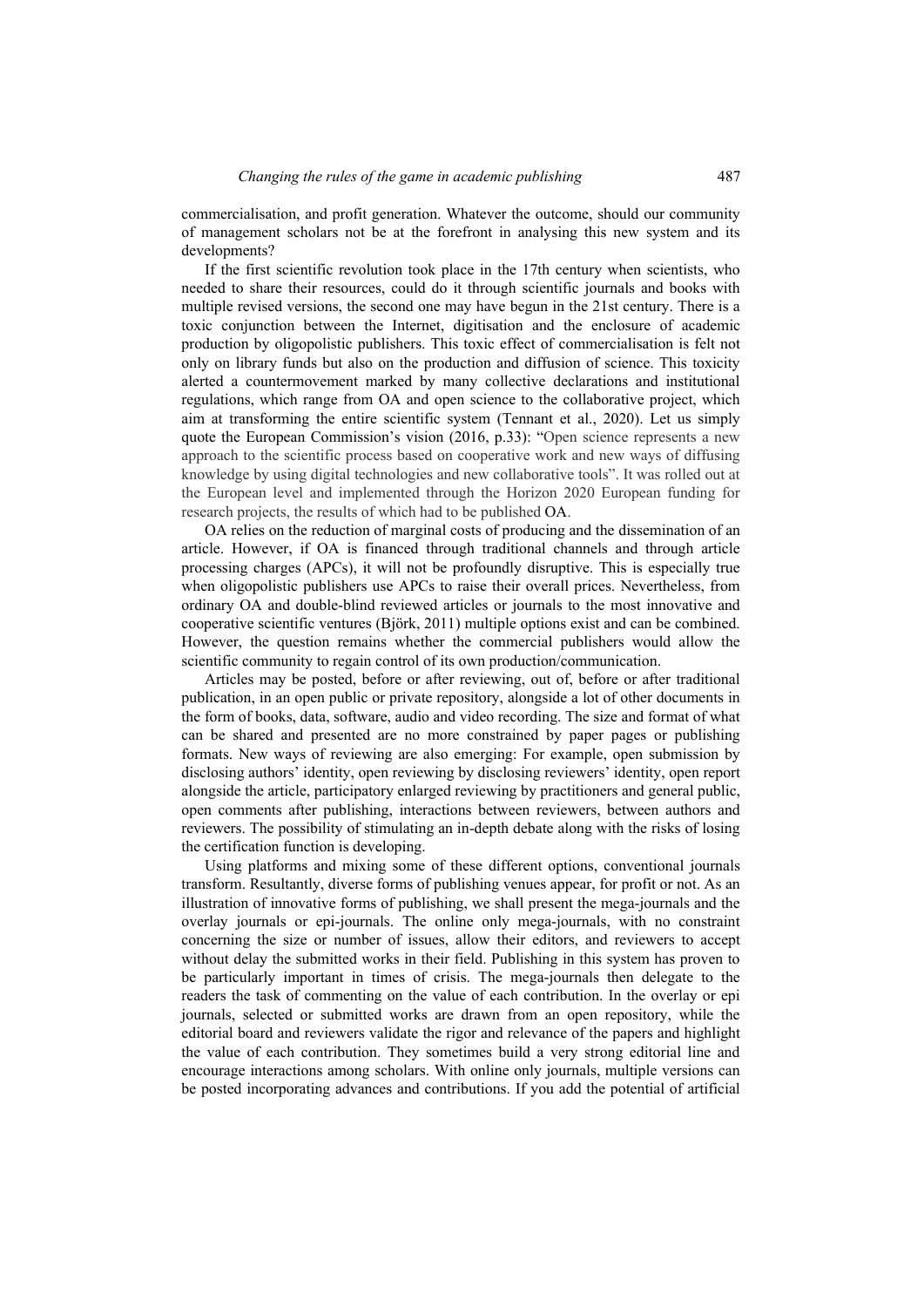intelligence, for example simply as a tool of translation allowing previously silent voices to be heard, scientists may forget a lot of the traditional publishing limitations when they decide to do so collectively. However, the diverse journal services, be they bundled or distributed between specialised entities, infrastructures and contents must be protected by legal status, in order to avoid the risks of being transformed into profitable enterprises, which depart from an open science paradigm that focuses on sustainability. Thus, most open edition publishers adopt the creative commons licensing but a lot more devices have to be built and funding be diverted toward open science.

Assessment practices are recognised as the core of the publishing system and its virtuous as well as toxic effects. "The conclusion is actually simple: the evaluation of research is the keystone, and it has already been identified […] as structuring global research architecture" [Guédon, (2019), p.3]. The San Francisco Declaration on Research Assessment (DORA, 2012) attempts to fight the domination of the JIF as a primary yet faulty parameter for comparing individuals as well as institutions and asks actors of the research ecosystem to assess research on its own merits. This means that academics should no longer subcontract the very important task of evaluation and that more qualitative evaluation tasks should be encouraged and made possible. In line with this logic, the French National Centre for Scientific Research (CNRS) has asked all its researchers to submit only their OA publications for career advancement and to limit the number of papers submitted. The CNRS then get the research outputs evaluated by trusted experts. Evaluation is not restricted to journal articles, but also includes books and other forms of research output. The possibility of listing a large number of co-authors, where all contributions get recognised, is also one of the ways toward integrating the more collaborative values of open science. Only combined and lucid efforts from public bodies, cooperative and protected publishing devices and active communities of academics could realise the promise of open science.

But how are management academics going to play that game? Are they going to stand inert waiting for others to control their professional destiny? Are they going to combat or to embrace open science? Are they going to creatively implement it? We should insist on the fact that open science still needs some careful checks of quality, even though a consensus would be very hard to find in the field of management. Furthermore, mainstream management or business studies are focused on competition and private profits. Why should their actors adhere to a project pleading for more cooperation in the co-production of public good? The vision for promoting the public good certainly gets more doable if we remain loyal to the original definition of management as the guidance of collective organised and finalised action. Additionally, concerning all researchers, it is observed that "on the one hand, they are information seekers, on the other they are status seekers. They are strongly influenced by the reward system […] a system organized around the impact factor privileges competition of all against all, despite the fact that scholarship also needs collaboration" [Report of the Expert Group of the European Commission, (2019), p.6].

Scenario 3 Changing management education and research.

This third scenario with a long-term and holistic perspective delineates the illusio regarding the relevance crisis in management education, research and publishing. It is a move from the speculative bubble of status quo to reality with the increasing pressure of the grand challenges such as climate crisis, poverty and inequalities which necessitate a reconsideration of the content of what we call 'management'. The societal impact and an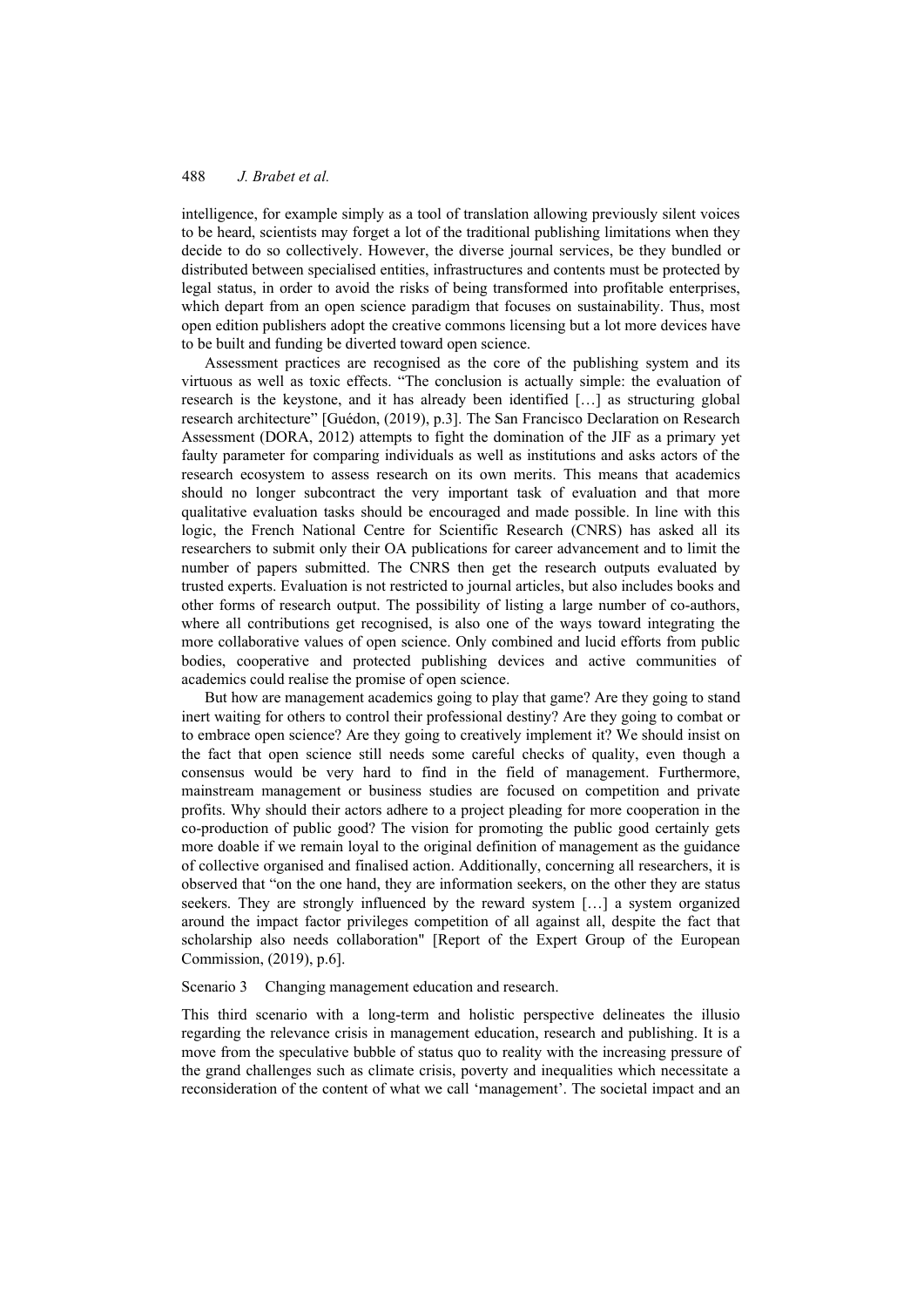openness to emerging forms of organisations such as sustainable entrepreneurship (Nicolopoulou et al., 2015), beneficial corporations may provide timely and effective responses to the arising emergencies such as pandemics, environmental problems and social unrests. Neoliberal policies and mainstream economic perspectives based on growth and profit rather than development (Costanza et al., 2015) resonate also in management thinking and publishing which need to be challenged by the scholars who often fail to question these influences. The existing academic focus is accused of restricting the contribution of the business schools to society (Jack, 2020). Recent debates on critical performativity and intellectual activism delineate the historical and political associations of academic work with neoliberal hegemony and encourage alternative ideas to create a freer, fairer and progressive world (Contu, 2020).

In its present state, the substance of management education and research falls short of dealing with the challenges we face. There is a lack of sensitivity to indigenous and emic conditions in different contexts and their potential regarding knowledge creation in management research. Heilbron and Gingras (2018) claim that there is a Euro-American duopoly in the production of academic output which turns to be monopolistic when authorship, citations and language are considered; English is the dominant language with the hegemonic position of USA journals and the impact of globalisation is relatively weak. Durand and Dameron (2008) also stress the North American domination in the business scholarship. The illusio of the hegemonic order in academic publishing encourages researchers to import Anglo-American management tradition and mainstream formats and perspectives to different contexts. Transnational collaboration mostly occurs between researchers from EU, USA and other English speaking countries and China is gaining influence (Heilbron and Gingras, 2018). Therefore, the question regarding the ways of promoting indigenous and emic knowledge and incorporating it into our knowledge base in order to deal with the wide range of global challenges remains to be an important one. There are promising developments, such as open science and digitalisation and their impact on dissemination that need to be supported by a change in the mindset of the scholars. Changing the culture of academic publishing will be a long-term transformational project.

Furthermore, valuing teaching and community service which prioritises collaboration with practitioners in different areas and forms (NGO, business firm, political institutions, arts and crafts, etc.) may also help management researchers and educators enrich their understanding. This may also bring them to better assess the global challenges we are facing today. Environmental and social sustainability challenges pose serious problems, however they attract limited research interest in management. Dunne et al. (2008) point to the myopia of the management scholars regarding political issues and their making a virtue out of their ignorance. This highlights the illusio regarding relevance in management education, research and publishing. Major business organisations such as World Economic Forum (2019) and Business Roundtable (2019) have revised their statements of purpose by replacing shareholder primacy with stakeholder primacy, which are supplemented also by an affinity for the environmental and social issues, even though mainly with the impetus of growing sustainable finance. Management research, publishing and education are relatively slow in adopting these changes. Academic publishing remains focused on old thinking based on financial performance rather than human/society focus. There is a need for a large overhaul in management curricula as well as in research focus. The scenario 3 oversees a radical change in business schools such as the radical revision of the teaching materials and emancipation of research topics.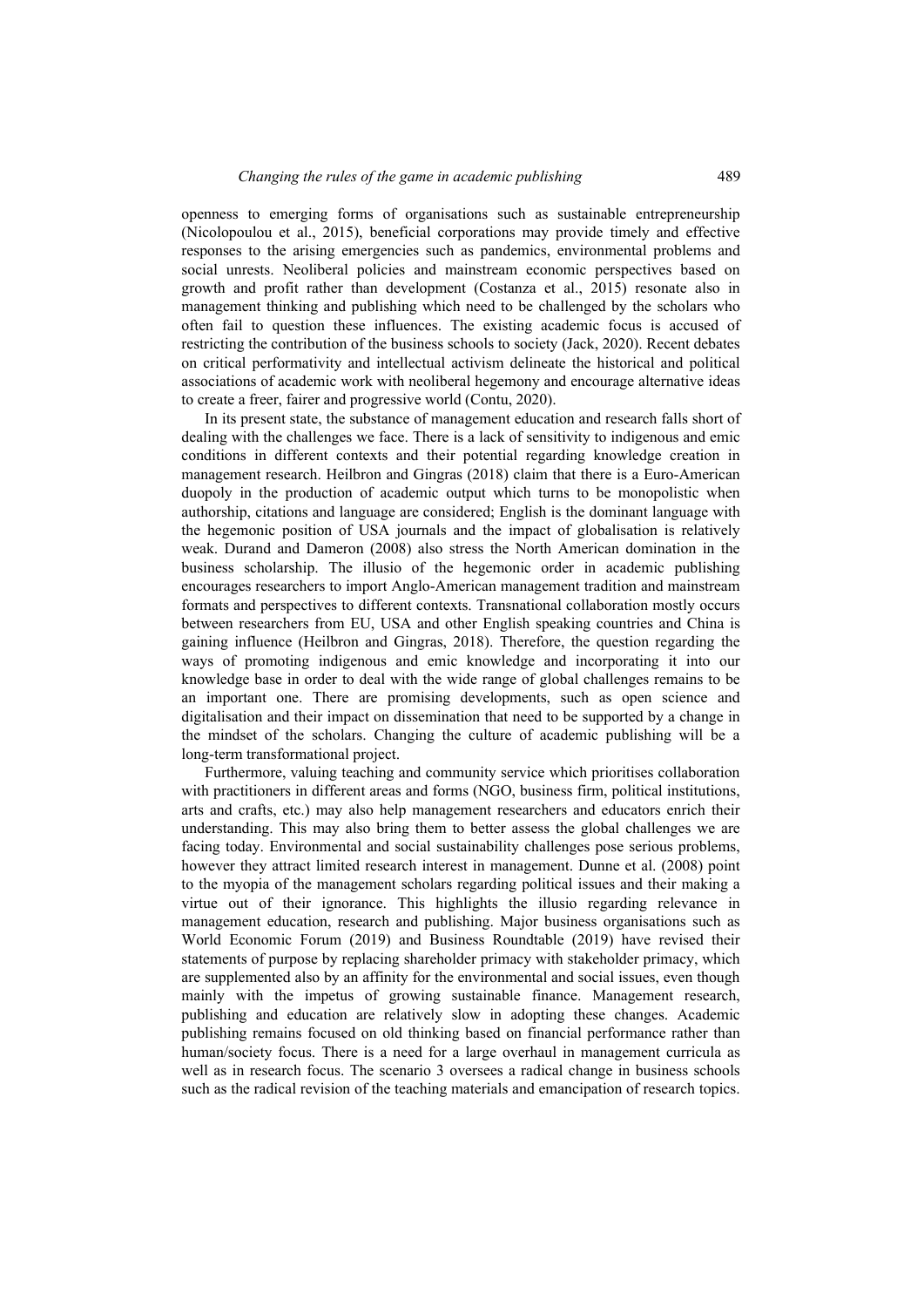This idea also connects with the transformation of the academic publishing model, based on a post-humanist paradigm (Özbilgin and Erbil, 2021) that captures the co-existence of humanity, nature and technology and which challenges the domination of commercial logic alone.

The initial moves in this direction date back to 2007 when the Principles for Responsible Management Education (PRME) was founded by a United Nations-supported initiative to advance the notion of social and environmental sustainability along with the economic one in schools around the world (UNPRME, 2019). With over 650 signatories worldwide, PRME constitutes a major collaboration between the United Nations and higher education institutions related to management and creates awareness about the sustainable development goals (SDG) promoted again by the United Nations (UN, 2015). Similar initiatives are expanding and recent moves of the accreditation institutions to include social responsibility and sustainability in their assessment of business schools can contribute to the improvement of the relevance in management research and publishing. In 2020, AACSB has revised its standards for approximately 900 business schools across the world to promote "societal impact of business school's teaching and research programmes" and EQUIS plans to embrace the seven principles of RRBM for responsible research next time it revises its standards (RRBM, 2020). Translation of these changes to the context of academic publishing is yet to develop.

Furthermore, the restraining effect of the covid-19 pandemic on university budgets urges universities to search for different sources of external funds. The university leaders are increasingly encouraging their staff to get research grants which may act as another leading force for the return to relevance. The requirements of the international and national research grants often prioritise the societal impact of the research which necessitates a better interaction between practitioners and scholars and the contribution to the well-being of the society. There is a recent development of research teams composed of academics collaborating with practitioners. This way, real life challenges, contextual differences and requisites of different countries, regions, sectors and milieus may have higher chances of getting research attention. This, in turn, can be a major step to bring back the relevance into management education, research and publishing. This potential power shift towards the grant providers has also the capacity of reducing the concentration of power in the hands of a few large publishers. This may bring in a variety of actors who are more experienced in generating relevant research. However, we also recognise that the grant income from multiple sources may also introduce the problem regarding the independence of the researcher which the scholars need to safeguard.

Although these initial steps are promising they are not enough on their own to deal with the illusio and to overcome the crisis of relevance in management research, education and publishing if they are not accompanied by engaged scholars' willingness and openness to have wider, inquisitive and transdisciplinary perspectives. If this vision of transforming the field of business and management is to hold true, relevance should become an integral part of how we research, author academic works and publish in the future.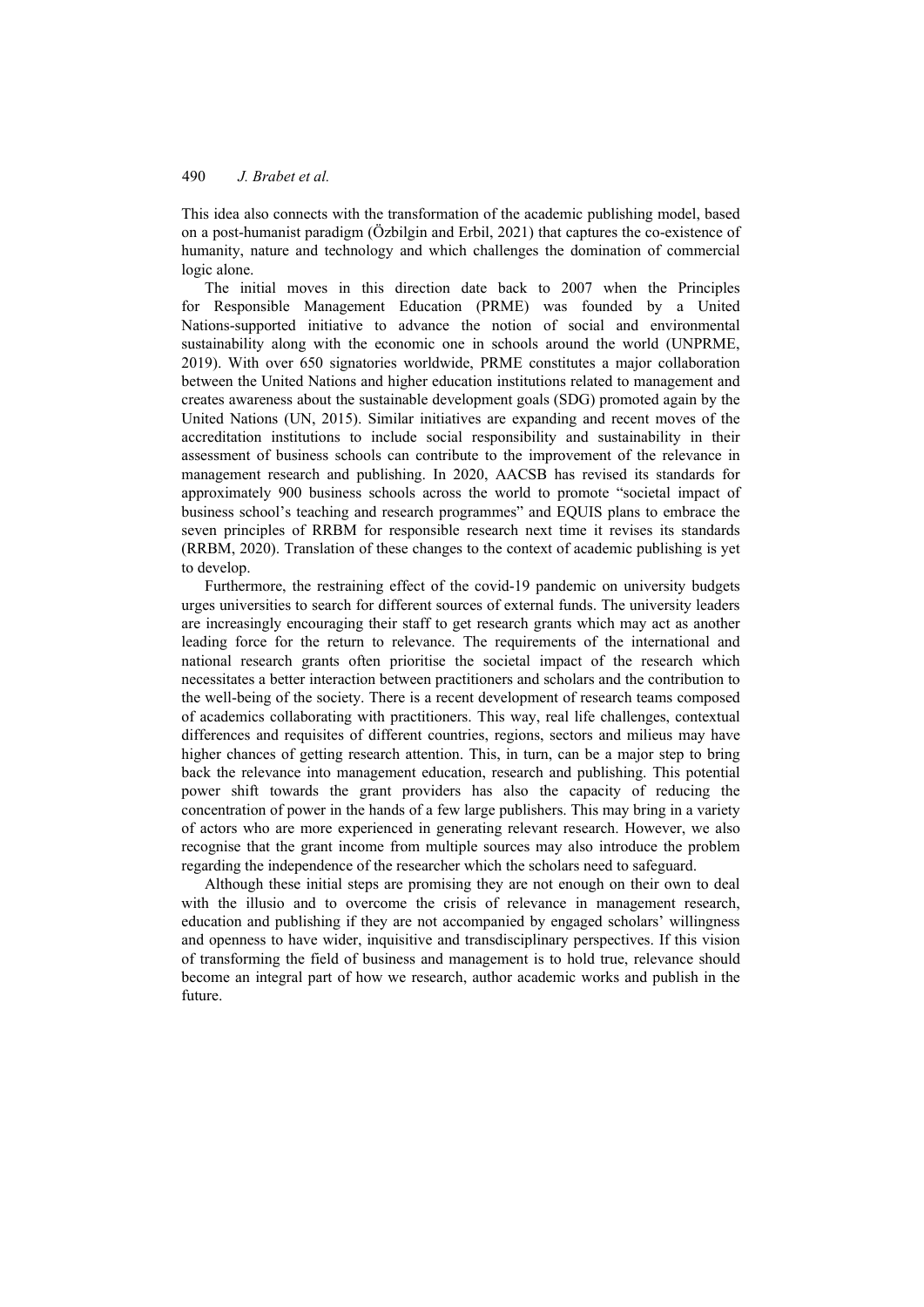### **4 Conclusions**

The challenges and tensions in academic publishing that we explored in this paper will not go away on their own accord. There are many players, institutional, national and individual actors with stakes in the current system, which has potential to evolve. What may eventually happen will depend on the interplay of multilevel forces and interests that compete, interact and sometimes cross-fertilise. In order to tackle the challenges facing academic publishing, we need action and intervention in all three levels of the academic publishing ecosystem. Larivière et al. (2015) demonstrated the oligopolistic nature of commercial academic publishing and its exploitative nature. In the current climate of growing cynicism and distrust in the mixed model of voluntary work in an increasingly marketised scientific field, a number of outcomes could be expected. In the first scenario, if marketisation takes greater reach, we may observe demands for academic work including authorship, reviewing and editorial work to be paid at commercial rates. Early signs of the tension in the system are emerging as reviewer fatigue (Breuning et al., 2015) as fewer scholars are willing to conduct voluntary and non-paid reviews for journals. The second scenario is a model where OA and, more so, open science is demanded and practiced by active communities, supported by leading institutions and public bodies. The third scenario is based on a complete transformation and overhaul of management education and research to refocus on the core purpose and aims of scientific inquiry, which we specified as the relevance. We present these three different scenarios as a provocation: the future of management research and knowledge production in this field is not a given. Having considered these alternative future scenarios, we can envisage hybrid and negotiated outcomes. The competing evolutionary paths of technological, economic, social and political changes in academic publishing in the field of management is likely to result in negotiated outcomes, rather than any one of the pure scenarios. Our contribution in this regard is our call for better informed and evidence-based decision making regarding the future of academic publishing, which combats the exploitative practices, and supports the balanced and sustainable development of commercial, open science and relevance scenarios in a way that protects and promotes the public good.

We can also envision the somehow idealised and always endangered ethos of science that Merton (1942) embodied in "four sets of institutional imperatives-universalism, communism, disinterestedness, organized scepticism" evolving while accepting diversity, heterogeneity, and contradictions. The coronavirus crisis is encouraging us to question the whole socioeconomic model in which the production and transmission of knowledge is embedded. Some institutions and actors continue to compete and aspire to be the best in class, many others ask for more cooperation and openness, especially in sciences, recognising that we are all in the same boat. This divide between competition and cooperation in the sector may have serious consequences for academic research and publishing in the field of business and management.

At the beginning of the century, OECD (2008) proposed four prospective scenarios for higher education systems. One of them was about how to succeed: 'Higher Education Inc'. In this scenario "higher education institutions compete globally in order to provide education services and research services on a commercial basis. Research and teaching are increasingly disconnected, as they have always been in the General Agreement on Trade in Services (GATS)". But the scenario at odds with this one may get more chances today if we fight for open networking. "In this scenario, higher education is viewed as internationalized and it involves intensive networking among institutions, scholars,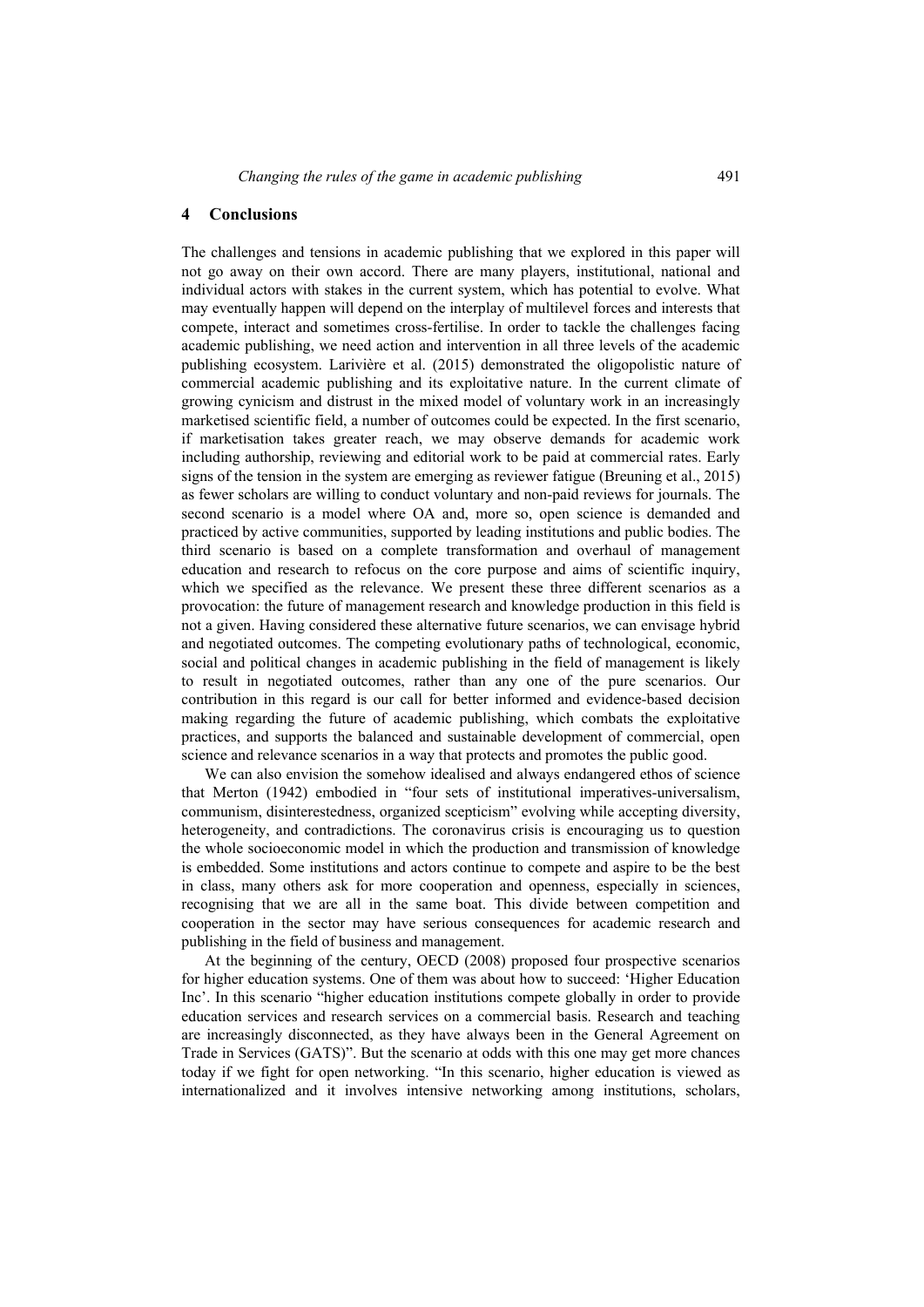students and with other actors such as industry. It is a model based more on collaboration than on competition". In March 2020, while we were writing, multiple initiatives were taking place with this orientation. One of them was that of the International Coalition of Library Consortia (2020): "We ask that publishers immediately consider making any relevant content and data sets about covid-19, Coronaviruses (regardless of species affected), vaccines, and antiviral drugs... which are currently held behind subscription-only paywalls, open access in order to facilitate research, to guide community public health response, and to accelerate the discovery of treatment options". The covid-19 pandemic has been instrumental in pushing for the OA agenda.

Our paper is not a system critique alone but also brings new insights by bridging the hegemonic business model, resistance to the dominant system and an alternative route to academic publishing. In doing so, we call for engaged scholarship (Van de Ven, 2007) and leaders from the margins (Samdanis and Özbilgin, 2020) to push for reforms to the system of academic publishing with a view to retain its contribution to public good and to curb the exploitative potential of vested commercial and hegemonic interests within it. We refer to the divergent paths that academic publishing is taking and its changing nature. Our scenarios address this need for alternative forms of academic publishing to be discussed so that actors can make informed decisions about which game to join. Therefore, our paper demonstrates the divergent and emergent paths that academic publishing is taking. We consider academics as moral actors with value systems in regard to the academic publishing game. They are not submissive observers. In particular, we draw attention to the uneven nature of the power and interest dynamics in academic publishing. Academic games are imbued with uneven power relations that we expose in the paper across scenarios and hope to inform the actors of their detrimental consequences. Our profession is not simply to understand and to learn the game but to impact the ethical constitution of business into the future. We highlight the dangers for different stakeholders in the academic game and offer alternatives in terms of how a social good versus private investment model could evolve in terms of the governance of academic game.

## **References**

- Alakavuklar, O.N., Dickson, A. and Stablein, R. (2017) 'The alienation of scholarship in modern business schools: From Marxist material relations to the Lacanian subject', *Academy of Management Learning and Education*, Vol. 16, No. 3, 454–468, doi:10.5465/amle.2015.0004.
- Alvesson M. and Sandberg, J. (2012) 'Has management studies lost its way: ideas for more imaginative and innovative research'. *Journal of Management Studies*, Vol. 50, No. 1, pp.128–152.
- Alvesson, M., Gabriel, Y. and Paulsen, R. (2017) *Return to Meaning: A Social Science With Something to Say*, Oxford University Press, Oxford.
- Baruch, Y., Ghobadian, A. and Özbilgin, M. (2013) 'Open access the wrong response to a complex question: the case of the finch report', *British Journal of Management*, Vol. 24, No. 2, pp.147–155.
- Björk, B.C. (2011) 'A study of innovative features in scholarly open access journals', *Journal of Medical Internet Research*, Vol. 13, No. 4, p.e115.
- Bourdieu, P. (1988) *Homo Academicus*, Stanford University Press, Standord.
- Bourdieu, P. (2000) *Pascalian Meditations*, Stanford University Press, Standord.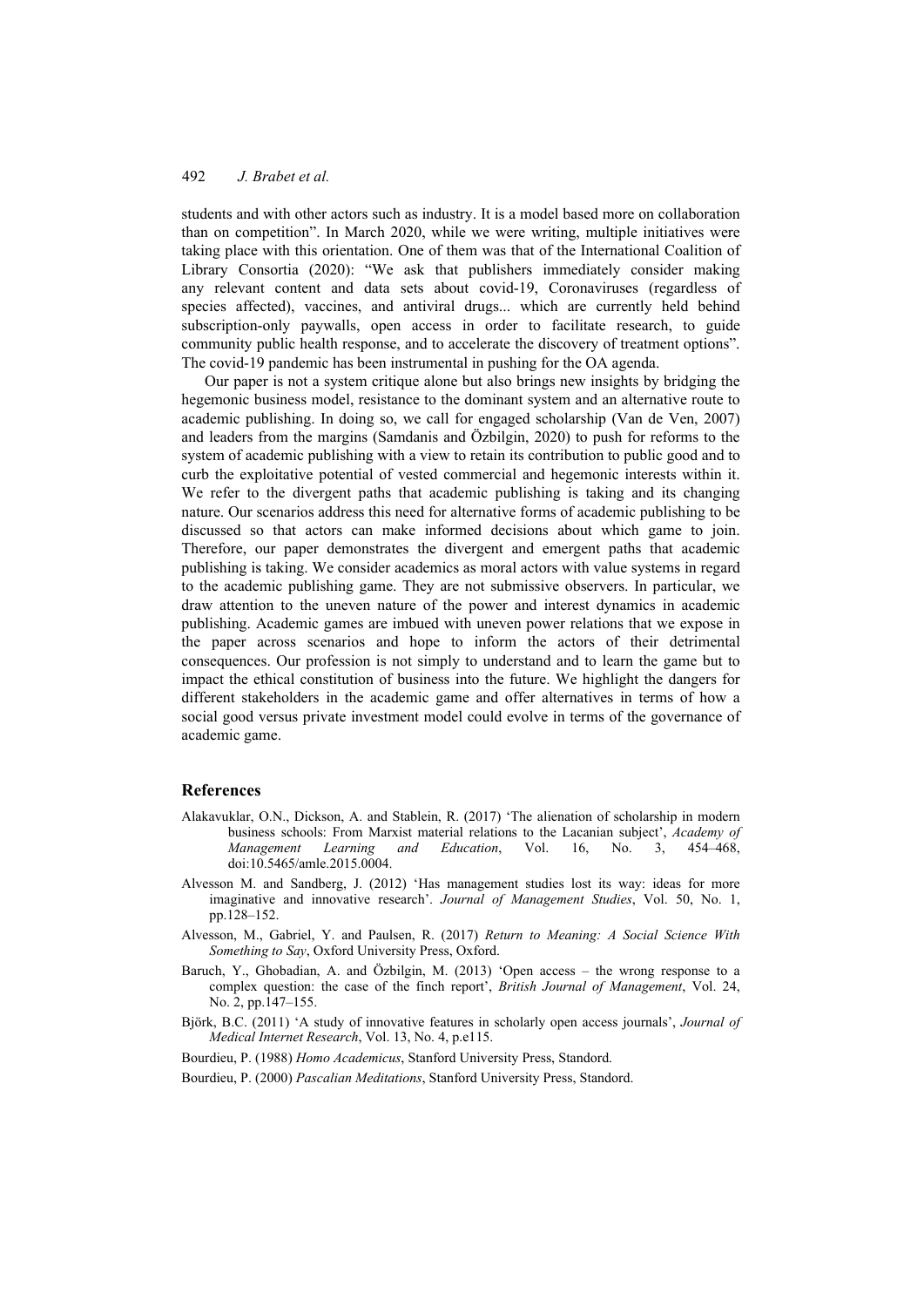- Bourdieu, P. and Wacquant, L.J.D. (1992) *An Invitation to Reflexive Sociology*, University of Chicago Press, Chicago, IL.
- Breuning, M., Backstrom, J., Brannon, J. and Widmeier, M. (2015) 'Reviewer fatigue? Why scholars decline to review their peers' work', *Political Science and Politics*, Vol. 48, No. 4, pp.595–600.
- Buranyi, S. (2017) 'Is the staggeringly profitable business of scientific publishing bad for science?', *The Guardian*, 24 July, 27-06.
- Business Roundtable (2019) [online] https://www.businessroundtable.org/business-roundtableredefines-the-purpose-of-a-corporation-to-promote-an-economy-that-serves-all-americans (accessed 2 October 2020).
- Calderon, A. (2018) *Massification of Higher Education Revisited*, RMIT University, Melbourne.
- Carter, A.D. (1998) *MBA: The First Century*, Bucknell University Press.
- Chanlat, J.F. (2018) 'Les avatars de la circulation des idées entre les champs de langue française et de langue anglaise', *AEGIS*, Vol. 3, No. 1, p.7.
- Chevrier, S. (2014) 'Publish... and perish!', *Annales des Mines-Gérer et Comprendre*, Vol. 115, No. 1, pp.18–21.
- Contu, A. (2020) 'Answering the crisis with intellectual activism: Making a difference as business schools scholars', *Human Relations*, Vol. 73, No. 5, pp.737–757, https://doi.org/10.1177/0018726719827366
- Costanza, R., Alperovitz, G., Daly, H., Farley, J., Franco, C., Jackson, T., Kubiszewski, I., Schor, J. and Victor, P. (2015) 'Ecological economics and sustainable development: building a sustainable and desirable economy-in-society-in-nature', in M. Redclift and D. Springett (Eds.): *Routledge International Handbook of Sustainable Development*, Chapter 18, pp.281–294, Routledge, New York.
- Didegah, F. and Gazni, A. (2011) 'The extent of concentration in journal publishing', *Learned Publishing*, Vol. 24, No. 4, pp.303–310.
- DORA (2012) *San Francisco Declaration on Research Assessment* [online] https://sfdora.org/ (accessed 28 February 2020).
- Dunne, S., Harney, S. and Parker, M. (2008) *Speaking Out: The Responsibilities of Management Intellectuals: A Survey*, Research Collection Lee Kong Chian School of Business [online] https://ink.library.smu.edu.sg/lkcsb\_research/5402/ (accessed 1 March 2020).
- Durand, T. and Dameron, S. (2008) *The Future of Business Schools: Scenarios and Strategies for 2020*, Palgrave Macmillan, Basingstoke, UK.
- European Commission (2016) *Open Innovation, Open Science, Open to the World. A vision for Europe*, Directorate-General for Research and Innovation, Brussels.
- Fyfe, A., Coate, K., Curry, S., Lawson, S., Moxham, N. and Røstvik, C.M. (2017) *Untangling Academic Publishing: A History of The Relationship Between Commercial Interests, Academic Prestige and The Circulation of Research*, Discussion Paper, University of St Andrews.
- Greenhalgh, T., Özbilgin, M. and Contandriopoulos, D. (2021) 'Orthodoxy, illusio, and playing the scientific game: a Bourdieusian analysis of infection control science in the COVID-19 pandemic', *Wellcome Open Research*, Vol. 6, No. 126, p.126.
- Grimes, D.R., Bauch, C.T. and Ioannidis, J.P. (2018) 'Modelling science trustworthiness under publish or perish pressure', *Royal Society open science*, Vol. 5, No. 1, p.171511.
- Guédon, J.C. (2019) *Future of Scholarly Publishing and Scholarly Communication*, Report to the Expert Group to the European Commission.
- Heilbron J. and Gingras Y. (2018) 'The globalization of european research in the social sciences and humanities (1980–2014): a bibliometric study', in Heilbron, J., Sorá, G. and Boncourt, T. (Eds.): *The Social and Human Sciences in Global Power Relations. Socio-Historical Studies of the Social and Human Sciences*, Palgrave Macmillan, Cham, https://doi.org/10.1007/978-3- 319-73299-2\_2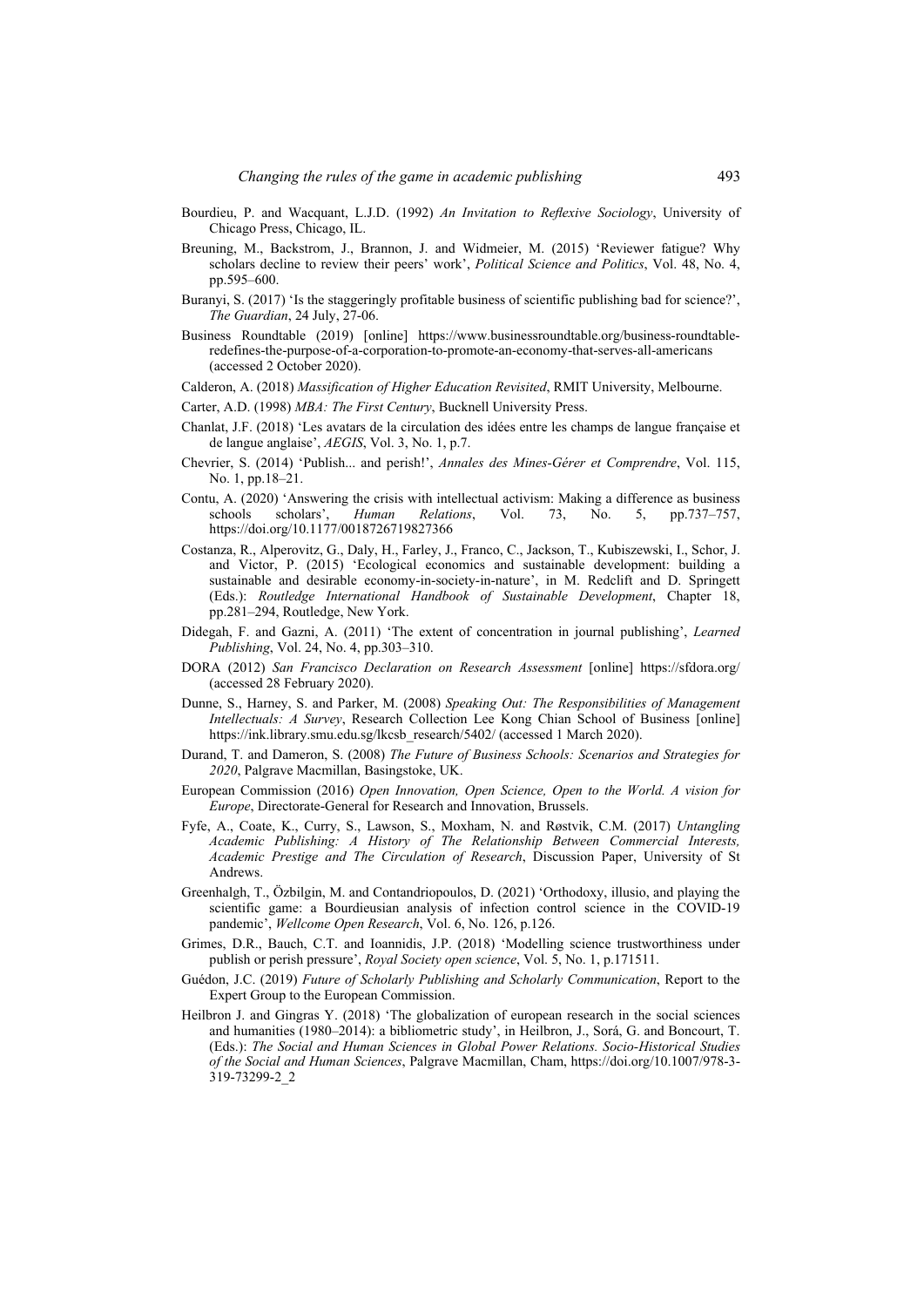- Huse, M. (2020) *Resolving the Crisis in Research by Changing the Game: An Ecosystem and a Sharing Philosophy*, Edward Elgar, UK.
- International Coalition of Library Consortia (ICOLC) (2020) *Statement on the Global COVID-19 Pandemic and Its Impact on Library Services and Resources* [online] https://icolc.net/ statement/statement-global-covid-19-pandemic-and-its-impact-library-services-and-resources (accessed 28 February 2020).
- Jack, A. (2020) 'Academic focus limits business schools' contribution to society', *Financial Times*, 24 February 2020.
- Kamasak, R., Özbilgin, M. and Esmen, A.R. (2020) 'The high stakes use of language proficiency tests as illusio and pyramid scheme: an evaluation of their social aspects, validity, and reliability', in *Optimizing Higher Education Learning Through Activities and Assessments*, IGI Global, pp.188–203.
- Larivière, V., Haustein, S. and Mongeon, P. (2015) 'The oligopoly of academic publishers in the digital era', *PloS one*, Vol. 10, No. 6, p.e0127502.
- Lussier, S. (2014) *Les Enseignants-chercheurs en Gestion à L'épreuve des Nouvelles Injonctions Institutionnelles en Matière D'évaluation: Une étude France-Québec*, Doctoral dissertation.
- May, C. (2020) 'Academic publishing and open access: Costs, benefits and options for publishing research. *Politics*, Vol. 40, No. 1, pp.120–135.
- Mergen, A. and Özbilgin, M.F. (2021) 'Understanding the followers of toxic leaders: toxic illusio and personal uncertainty', *International Journal of Management Reviews*, Vol. 23, No. 1, pp.45–63.
- Merton, R.K. (1942) *The Normative Structure of Science*, University of Chicago Press, pp.267– 278, reprinted in 1979 in The Sociology of Science: Theoretical and Empirical Investigations. Chicago [online] https://en.wikipedia.org/wiki/University\_of\_Chicago\_Press.
- Merton, R.K. (1996) 'The normative structure of science (1942)', *The Sociology of Science*, pp.267–78.
- Miller, A.N., Taylor, S.G. and Bedeian, A.G. (2011) 'Publish or perish: academic life as management faculty live it', *Career Development International*, Vol. 6, No. 5, pp.422–445.
- Musselin, C. (2018) 'New forms of competition in higher education', *Socio-Economic Review*, Vol. 16, No. 3, pp.657–683.
- Nasdaq (2018) *Academic Publishing is Big Business, and How Blockchain Can Make a Difference* [online] https://www.nasdaq.com/articles/academic-publishing-big-business-andhow-blockchain-can-make-difference-2018-07-12 (accessed 26 February 2020).
- Nicolopoulou, K., Lucas, I. Tatli, A., Karatas-Ozkan, M., Costanzo, L.A., Özbilgin M. and Manville, G. (2015) 'Questioning the legitimacy of social enterprises through Gramscian and Bourdieusian perspectives: the case of British social enterprises', *Journal of Social Entrepreneurship*, Vol. 6, No. 2, pp.161–185
- OECD (2008) 'Four future scenarios for higher education', *OECD/France International Conference, Higher Education to 2030: What Futures for Quality Access in the Era of Globalisation? CNAM*, Paris, 8–9 December.
- Özbilgin, M. and Erbil, C. (2021) 'Post-hümanist inovasyon: gig ekonomi özelinde moto kuryeli teslimat sektörü örneklemi', *Sosyal Mucit Academic Review*, Vol. 2, No. 1, pp.22–41.
- Özbilgin, M.F. (2009) 'From journal rankings to making sense of the world', *Academy of Management Learning & Education*, Vol. 8, No. 1, pp.113–121.
- Özbilgin, M.F. (2014) 'Promoting diversity in management scholarship: opening the doors for multiple languages, and interdisciplinary dialogue and developing our communities', *European Management Review*, Vol. 11, No. 1, pp.1–14.
- Page, B. (2019) 'Elsevier records 2% lifts in revenue and profits', *The Bookseller*, 21 February [online] https://www.thebookseller.com/news/elsevier-records-2-lifts-revenue-and-profits-960016.
- Page, B. (2020) 'Elsevier sees 2019 profit and revenue lift', *The Bookseller*, 21 February [online] https://www.thebookseller.com/news/elsevier-sees-profit-and-revenue-lift-1192787.